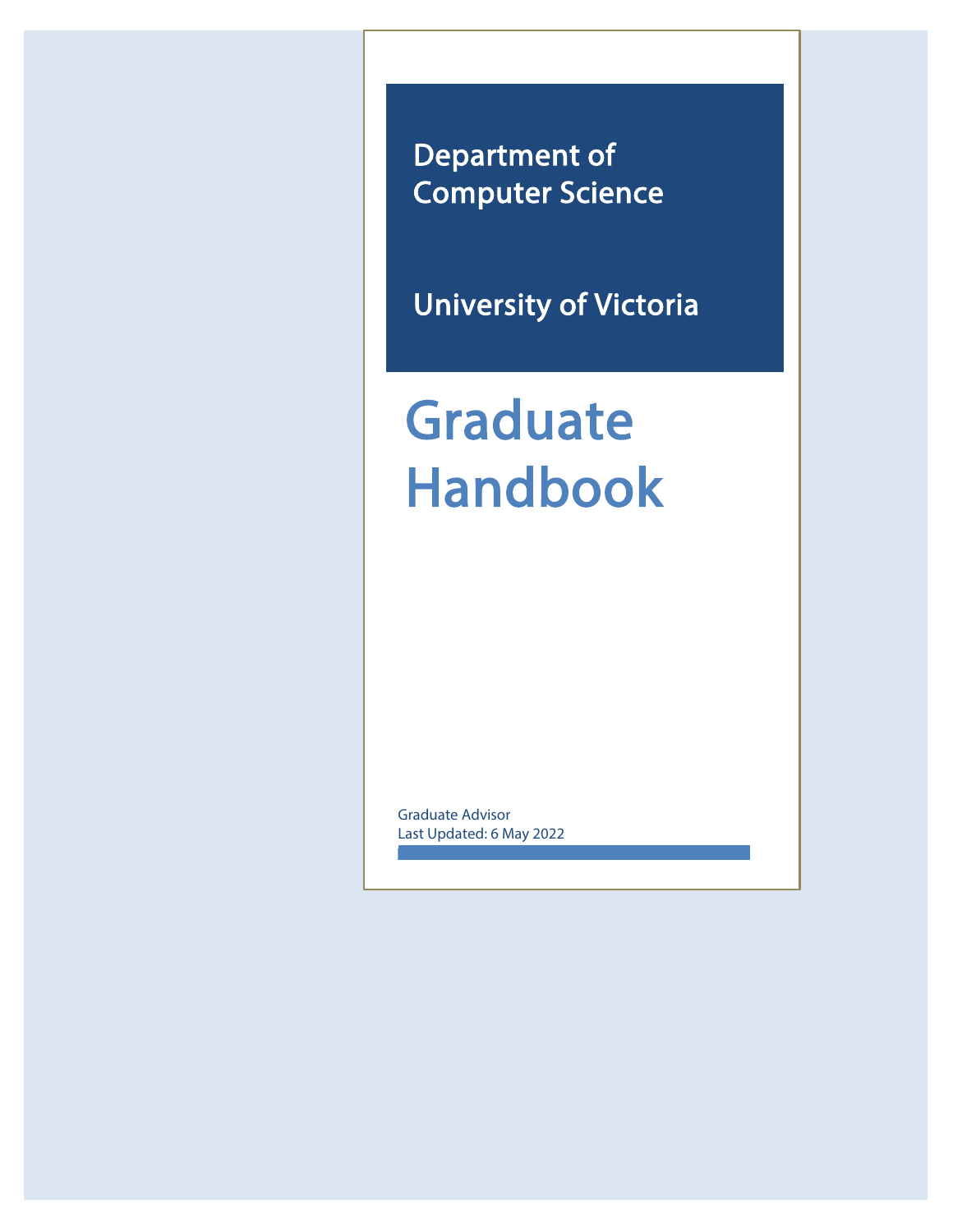# **Table of Contents**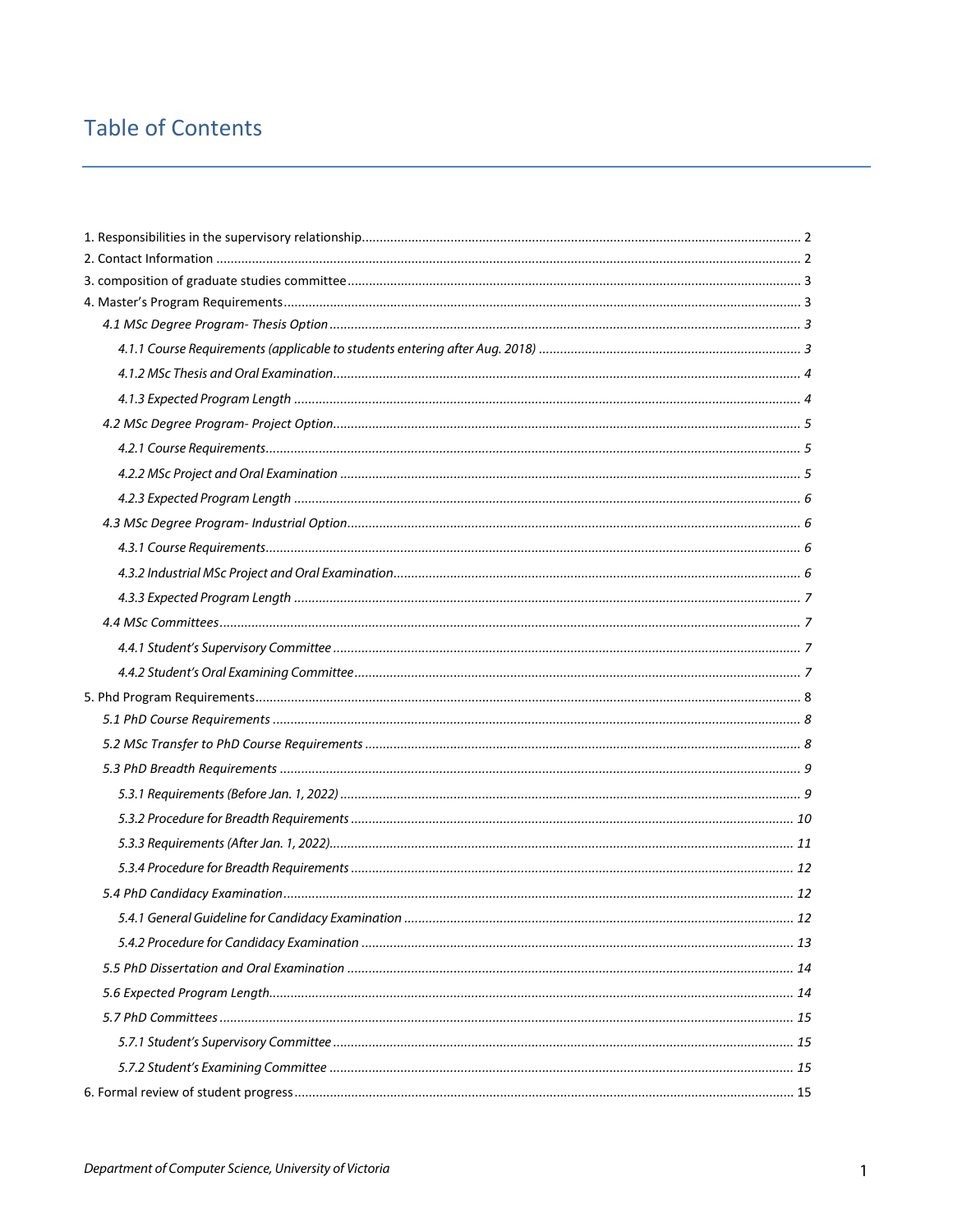## <span id="page-2-0"></span>1. RESPONSIBILITIES IN THE SUPERVISORY RELATIONSHIP

Faculty and students are bound by policies set by the University, Faculty of Graduate Studies, and this Department.

The Faculty of Graduate Studies policies are provided in the academic Graduate Calendar and in policy documents found on the Faculty of Graduate Studies website[: uvic.ca/graduatestudies.](http://www.uvic.ca/graduatestudies) In particular, students and faculty members should read the [Graduate Supervision Policy,](https://www.uvic.ca/graduatestudies/assets/docs/pdfs/policies/graduate-supervision-policy.pdf) which outlines the rights and responsibilities in the supervisory relationship.

## <span id="page-2-1"></span>2. CONTACT INFORMATION

The identities, contact information and roles of the primary resource personnel in the academic unit:

| Updated - 1 JAN 2022           | <b>Name</b>                             | Office          | Telephone    | e-mail                |
|--------------------------------|-----------------------------------------|-----------------|--------------|-----------------------|
| <b>Acting Department Chair</b> | Dr. Sudhakar Ganti                      | <b>ECS 504a</b> | 250-472-5704 | chair@csc.uvic.ca     |
| Graduate Advisor               | Dr. Kui Wu                              | <b>ECS 522</b>  | 250-472-5766 | gradadv@csc.uvic.ca   |
| <b>Graduate Secretary</b>      | <b>Wendy Beggs</b>                      | <b>ECS 504</b>  | 250-472-5703 | gradsec@csc.uvic.ca   |
| Graduate Co-op<br>Coordinator  | Contact Co-op<br>Main Office            | <b>FCS 204</b>  | 250-472-5800 | engrcoop@uvic.ca      |
| Student representative         | Joao Batista<br>Rocha Bezerra<br>Junior | n/a             | n/a          | joaobatistajr@uvic.ca |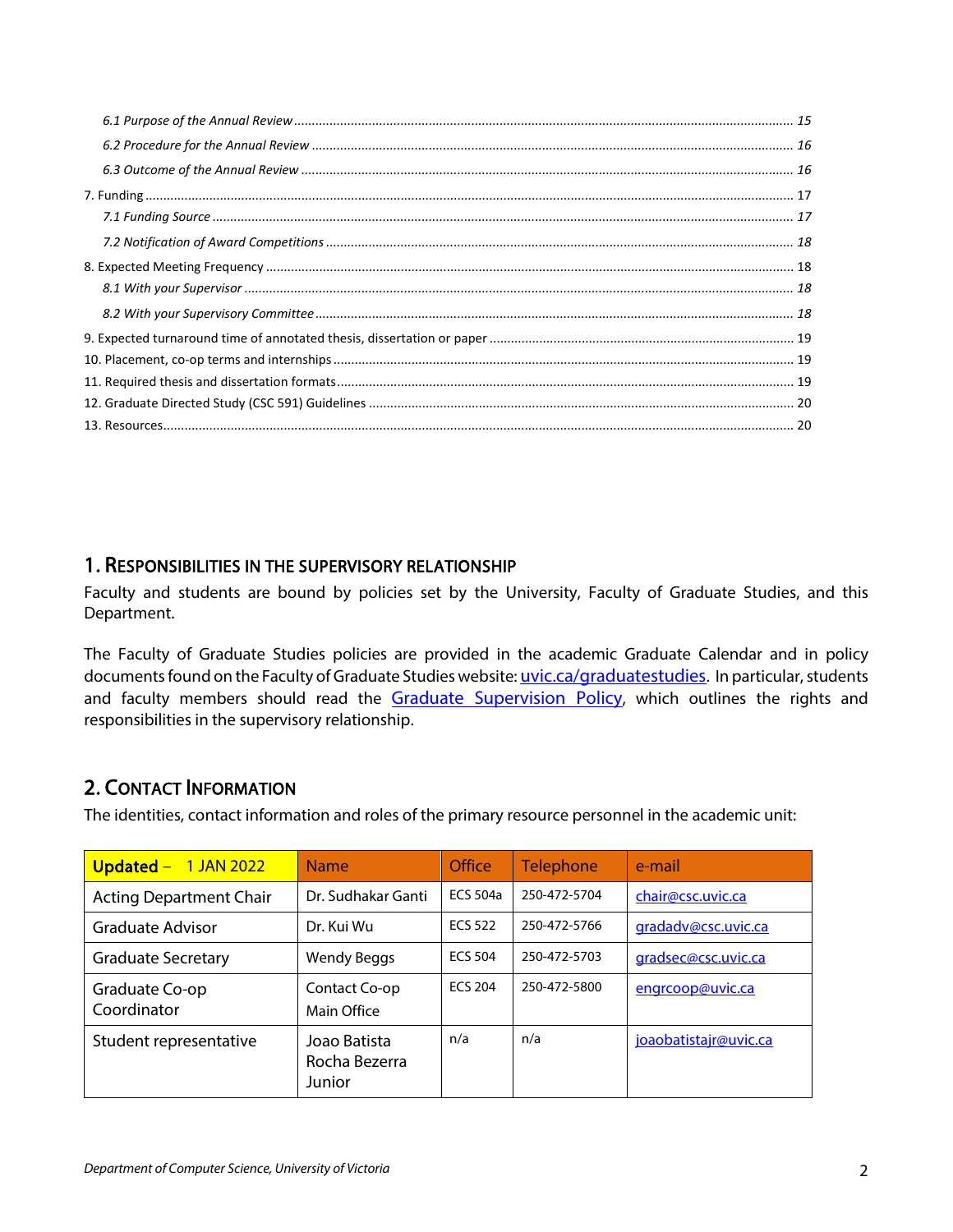## <span id="page-3-0"></span>3. COMPOSITION OF GRADUATE STUDIES COMMITTEE

The department maintains a Graduate Studies Committee composed of faculty members from the department. The responsibilities of this committee include such tasks as admission decisions, curriculum deliberations, administration of policies and procedures, and determinations of graduate awards. The Graduate Advisor is the Chair of this committee. The Graduate Advisor is the formal liaison officer between the department and the Faculty of Graduate Studies.

<span id="page-3-1"></span>4. MASTER'S PROGRAM REQUIREMENTS<br>Students admitted to the Master's program are expected to write and defend successfully a thesis or a project, to fulfill the CSC course requirements together with the breadth requirement, and to have yearly progress reports.

#### <span id="page-3-2"></span>4.1 MSc Degree Program- Thesis Option

#### <span id="page-3-3"></span>4.1.1 Course Requirements (applicable to students entering after Aug. 2018)

The Master's Program consists of a minimum of 15 units, which include course work, a Research Skills course (CSC 595) and a Master's thesis (CSC 599). All courses are valued at 1.5 units. At least 13.5 units of the program must be at the 500 level or higher. The remaining units must be at the 400 level or higher. A typical program would include: CSC 595 (1.5 units); three CSC courses at the 500 level (4.5 units); one CSC course at the 400 or 500 level (1.5 units); and the Master's thesis, CSC 599 (7.5 units).

A typical thesis program includes:

- the research skills' course (CSC 595) [1.5 units],
- three CSC courses at the 500 level [4.5 units],
- one CSC course at the 400 or 500 level [1.5 units],
- the Master's thesis (CSC 599) [7.5 units].

Note that at most one Graduate Directed Study course (CSC 591) can be taken. Any exception needs to get approval from the graduate studies committee.

Each student must satisfy the MSc Breadth Requirements, defined as follows:

- No more than two courses in the MSc program should be in the same category of the thesis topic.
- Variations are acceptable if documented and approved by the supervisory committee.
- The supervisory committee is responsible for checking that the breadth requirement is satisfied correctly according to the expectations and to any variations. Explicit notes must be included about the breadth requirement at every progress report.
- In order to define the breadth requirements, three major categories are identified within computer science. Each category is subdivided into areas that represent a range of the fields of computer science, as given in the table below.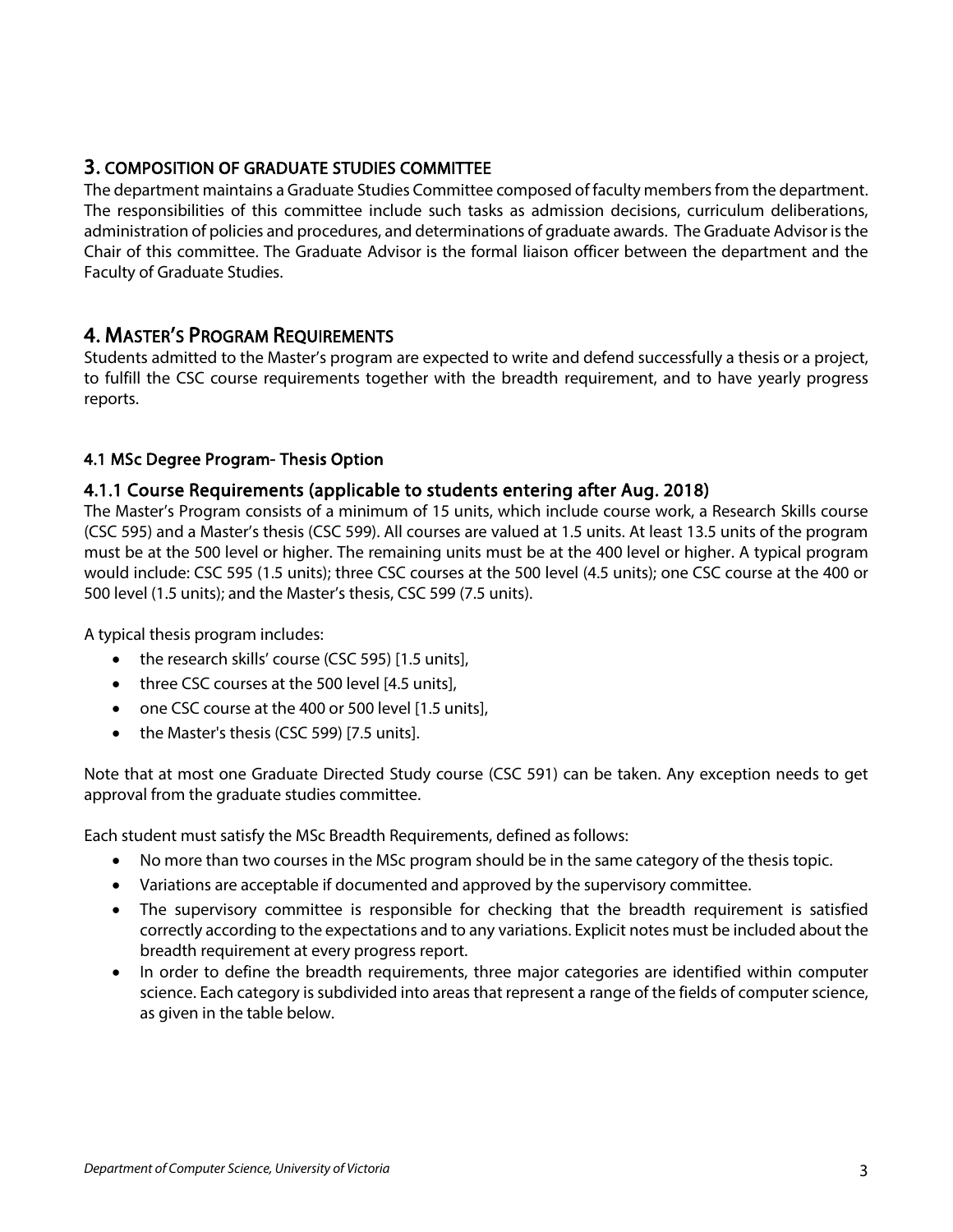| <b>CATEGORIES</b> | <b>Systems</b>                   | <b>Theory</b>                     | Applications                           |
|-------------------|----------------------------------|-----------------------------------|----------------------------------------|
|                   | Software Engineering             | Design and Analysis of Algorithms | <b>Databases</b>                       |
| A                 | Programming Languages            | Scientific Computing              | Artificial Intelligence                |
| R                 | Hardware and Software Systems    | <b>Complexity Theory</b>          | <b>Bioinformatics</b>                  |
| E<br>A            | Networks and Distributed Systems | Logic and Discrete Mathematics    | <b>Graphics and User</b><br>Interfaces |
|                   | Other areas                      | Other areas                       | Other areas                            |

Areas not listed explicitly can still be perfectly acceptable. However, it is up to the student to justify in which category they should be classified and their academic value to the doctoral program. As an example, the area of "Databases" might fit entirely within the "Applications" category, or it may be considered as an area in either the "Theory" or "Systems" category, depending on the academic content being evaluated.

## <span id="page-4-0"></span>4.1.2 MSc Thesis and Oral Examination

The Faculty of Graduate Studies states the following guidelines regarding an acceptable thesis for a successful MSc program.

*A master's thesis is an original lengthy essay which demonstrates a student's understanding of, and capacity to, employ research methods appropriate to their discipline(s). It should normally include a general overview of relevant literature in the field of study, be well organized and academically written. The work may be based on a body of original data produced by the student or it may be an original research exercise conducted using scholarly literature or data produced and made available by others.*

*In general, a master's candidate must demonstrate a command of the subject of the thesis. A thesis demonstrates that appropriate research methods have been used and appropriate methods of critical analysis supplied. It provides evidence of some new contribution to the field of existing knowledge or a new perspective on existing knowledge.*

The student will give an oral examination of the thesis in accordance with the departmental and university regulations. Upon successful completion of the oral examination and all other departmental and university requirements, the student will be awarded the degree of Master of Science.

## <span id="page-4-1"></span>4.1.3 Expected Program Length

The department expects students to complete their Master's degree within the time limits set by the Faculty of Graduate Studies. Most students complete their program within two years. Students enrolled in a co-operative education program will have additional months added to the normal completion time equal to the time registered in Co-op work terms.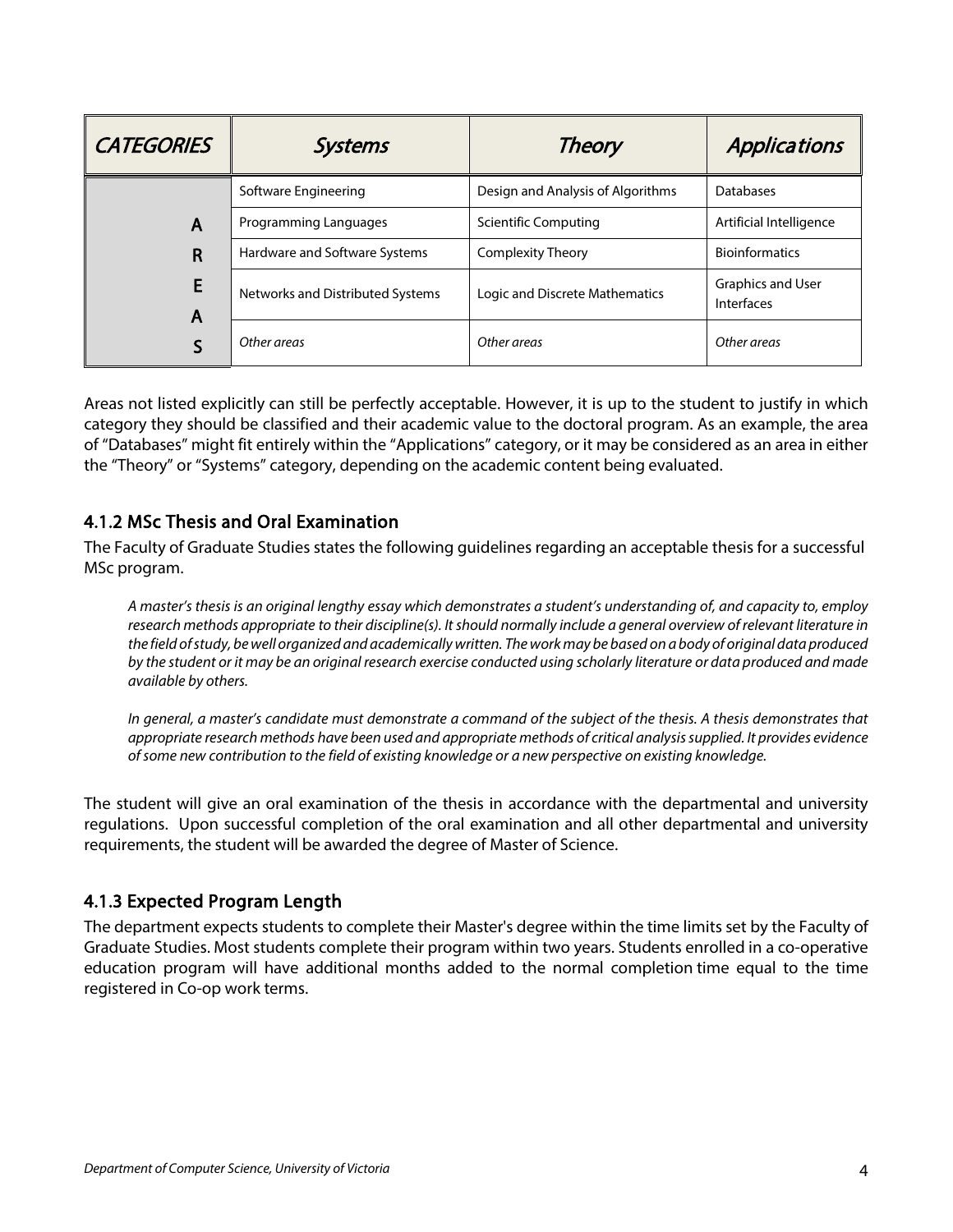

## <span id="page-5-0"></span>4.2 MSc Degree Program- Project Option

## <span id="page-5-1"></span>4.2.1 Course Requirements

Students may register for a Master's project (CSC 598) instead of a thesis, valued at 3 units. The Master's Program still consists of a minimum of 15 units which include CSC course work, a research skills' course (CSC 595) and the Master's project (CSC 598). All courses are valued at 1.5 units. At least 12 units of the program must be at the 500 level or higher. The remaining units must be at the 400 level or higher.

A typical project program would include:

- the research skills' course (CSC 595) [1.5 units],
- five CSC courses at the 500 level [7.5 units],
- two CSC courses at the 400 or 500 level [3 units],
- the Master's project (CSC 598) [3 units].

Each student must satisfy the MSc Breadth Requirements, defined as follows:

- No more than three courses in the MSc program should be in the same category of the thesis topic.
- Variations are acceptable if documented and approved by the supervisory committee.
- The Supervisory Committee is responsible for checking that the breadth requirement is satisfied correctly according to the expectations and to any variations. Explicit notes must be included about the breadth requirement at every progress report.
- The categories are the same as stated in Section 4.1.1.

## <span id="page-5-2"></span>4.2.2 MSc Project and Oral Examination

An MSc project is smaller than a thesis both in scope and implementation. The following points remain in common with the expectations for a thesis, albeit on a smaller scale.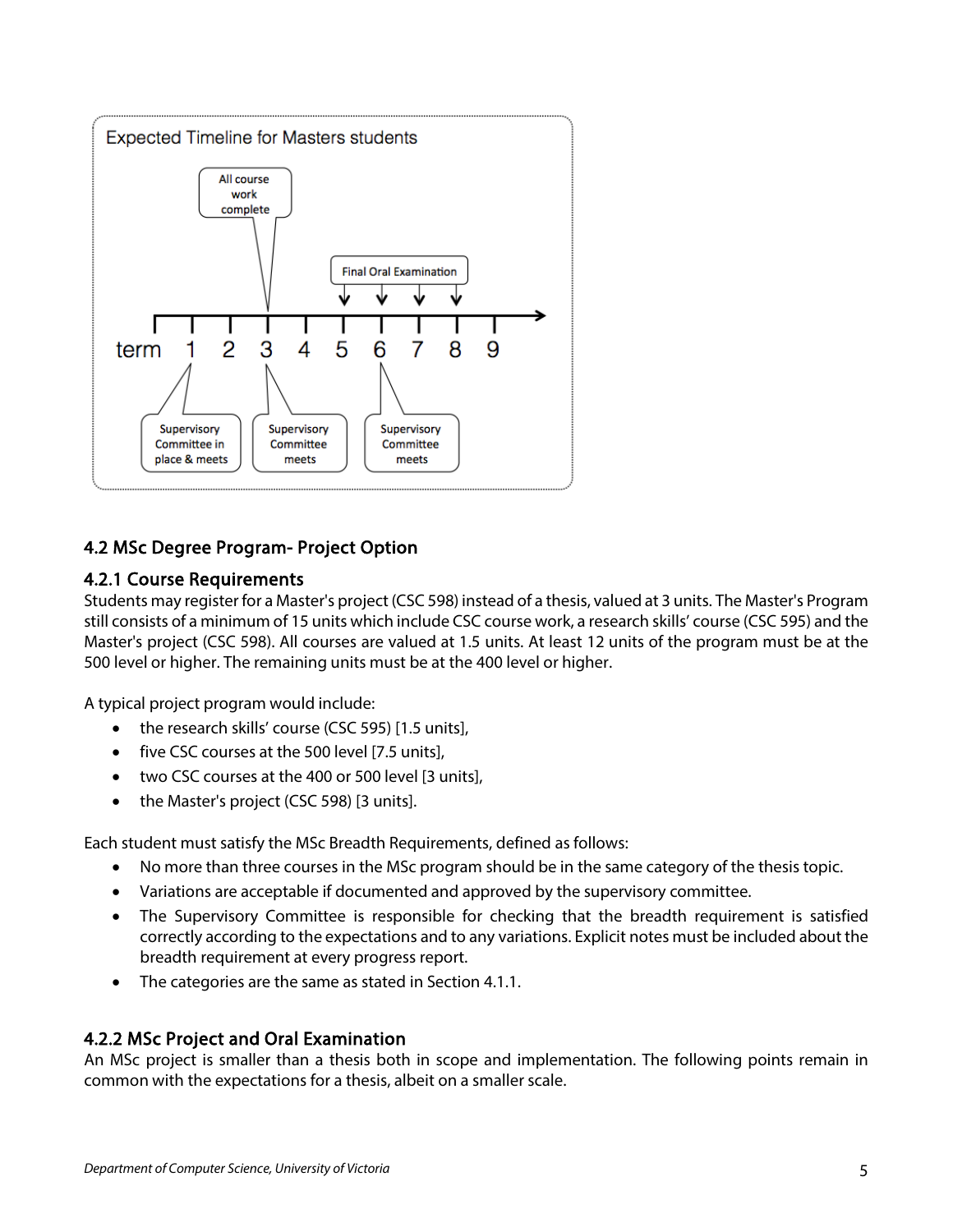- The project must demonstrate that a student understands and is capable of employing research methods and has command of the subject.
- The amount of work required to complete the project should be equivalent to two, 1.5 unit courses.
- The project should show evidence of perspective on the topic and show that appropriate methodology has been understood and applied.
- The project document should show that the student is capable of writing a professional technical document.

A student who chooses the project option will also have an oral examination. This examination will cover the project as well as material from three courses chosen by the student's supervisory committee in consultation with the student.

## <span id="page-6-0"></span>4.2.3 Expected Program Length

The department expects students to complete their Master's degree within the time limits set by the Faculty of Graduate Studies. Most students complete their program within three years. Students enrolled in a co-operative education program will have additional months added to the normal completion time equal to the time registered in Co-op work terms.

## <span id="page-6-1"></span>4.3 MSc Degree Program- Industrial Option

#### <span id="page-6-2"></span>4.3.1 Course Requirements

Students may register for an Industrial Master's project (CSC 597) instead of a thesis, valued at 1.5 units. The Master's Program still consists of a minimum of 15 units which include CSC course work, a research skills' course (CSC 595) and the Industrial Master's project (CSC 597). All courses are valued at 1.5 units. At least 12 units of the program must be at the 500 level or higher. The remaining units must be at the 400 level or higher.

A typical master's industrial program would include:

- the research skills' course (CSC 595) [1.5 units],
- six CSC courses at the 500 level [9 units],
- two CSC courses at the 400 or 500 level [3 units],
- the Master's project (CSC 597) [1.5 units].

Each student must satisfy the MSc Breadth Requirements, defined as follows:

- No more than three courses in the MSc program should be in the same category of the thesis topic.
- Variations are acceptable if documented and approved by the supervisory committee.
- The Supervisory Committee is responsible for checking that the breadth requirement is satisfied correctly according to the expectations and to any variations. Explicit notes must be included about the breadth requirement at every progress report.
- The categories are the same as stated in Section 4.1.1.

#### <span id="page-6-3"></span>4.3.2 Industrial MSc Project and Oral Examination

An Industrial MSc project is smaller than a thesis or an MSc project both in scope and implementation. The following points remain in common with the expectations for a thesis, albeit on a smaller scale.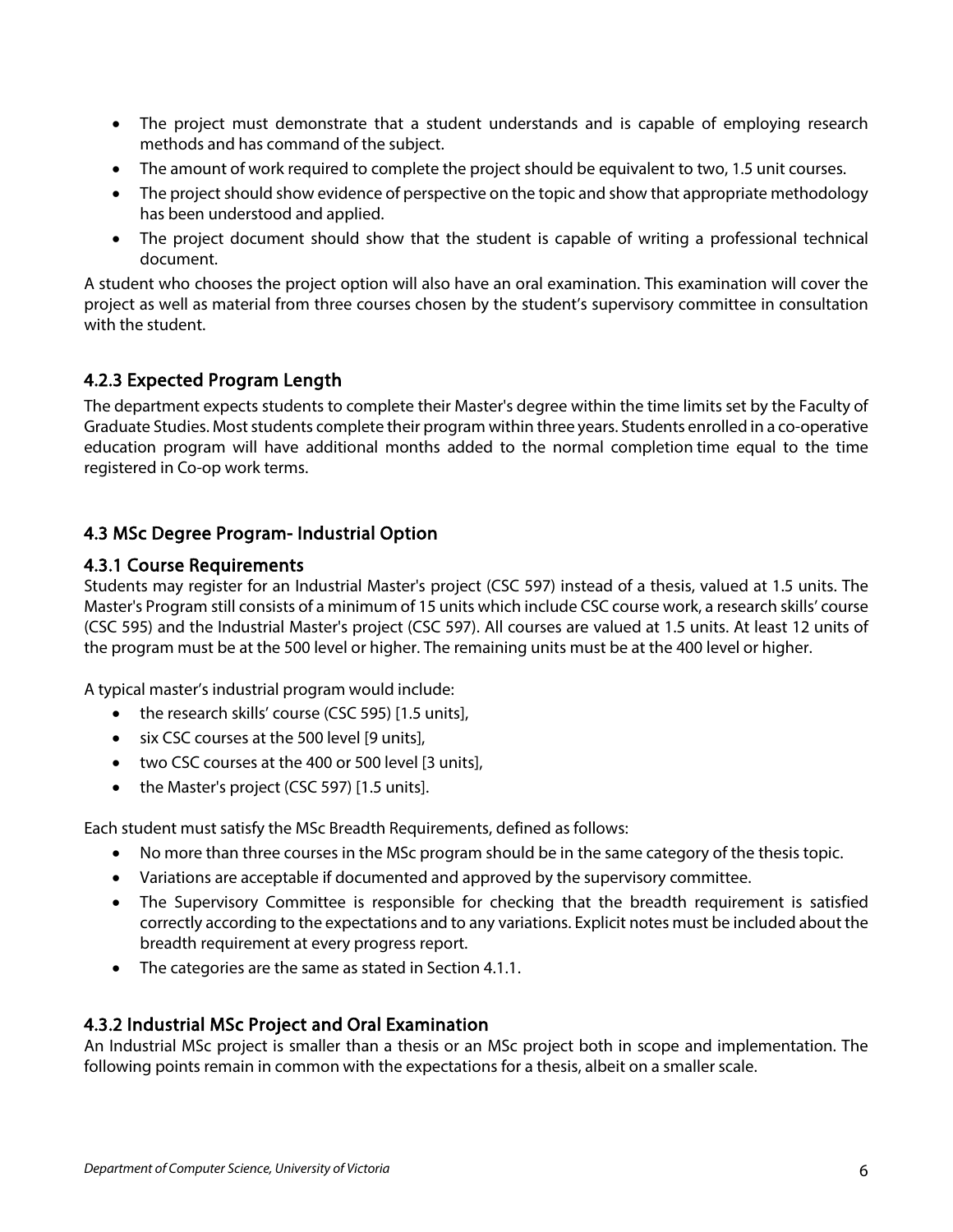- The project must demonstrate that a student understands and is capable of employing research methods and has command of the subject.
- The amount of work required to complete the project should be equivalent to one 1.5-unit course
- The project should show evidence of perspective on the topic and show that appropriate methodology has been understood and applied.
- The project document should show that the student is capable of writing a professional technical document.

## <span id="page-7-0"></span>4.3.3 Expected Program Length

The department expects students to complete their Master's degree within the time limits set by the Faculty of Graduate Studies. Students enrolled in a co-operative education program will have additional months added to the normal completion time equal to the time registered in Co-op work terms.

#### <span id="page-7-1"></span>4.4 MSc Committees

#### <span id="page-7-2"></span>4.4.1 Student's Supervisory Committee

The student's program of study is under the direction of a supervisory committee, composed of a minimum of two members: An academic supervisor from the home academic unit plus at least one member who is normally from within the home academic unit. All committee members must be members of the Faculty of Graduate Studies or have had specific permission from the Dean of Graduate Studies to serve as a member. The chair of the committee is the academic supervisor who is from the Department of Computer Science, under whose supervision the student is carrying out the major work of the MSc program. The other member of the supervisory committee is normally also from the Department of Computer Science, but can be from outside the department.

In the case of the project-based MSc or Industrial MSc, the supervisory committee consists of a minimum of two members: An academic supervisor from the home academic unit plus at least one member who is normally from within the home academic unit. The chair of the committee is the academic supervisor who is from the department of Computer Science, under whose supervision the student is carrying out the major work of the MSc program. The other member of the supervisory committee is normally also from the Department of Computer Science, but can be from outside the department.

#### <span id="page-7-3"></span>4.4.2 Student's Oral Examining Committee

The final oral examining committee in the case of MSc program with a thesis shall consist of the supervisory committee plus one other external examiner who has had no previous involvement with graduate supervision of the candidate. Such an examiner is recommended to graduate studies in consultation between the student and the supervisor. The final oral examining committee must include at least one person from outside the Department of Computer Science. If the supervisory committee already includes a member from outside the Department of Computer Science, the examiner can be a member of the department. A chair of the oral examination committee is appointed by the Faculty of Graduate Studies for a MSc thesis oral examination.

The final oral examining committee in the case of a MSc program with a project (project-based MSc or Industrial MSc) shall consist of the supervisory committee plus a chair who is normally a member of the Department of Computer Science. A chair of the oral examination committee is found by the supervisor of the student.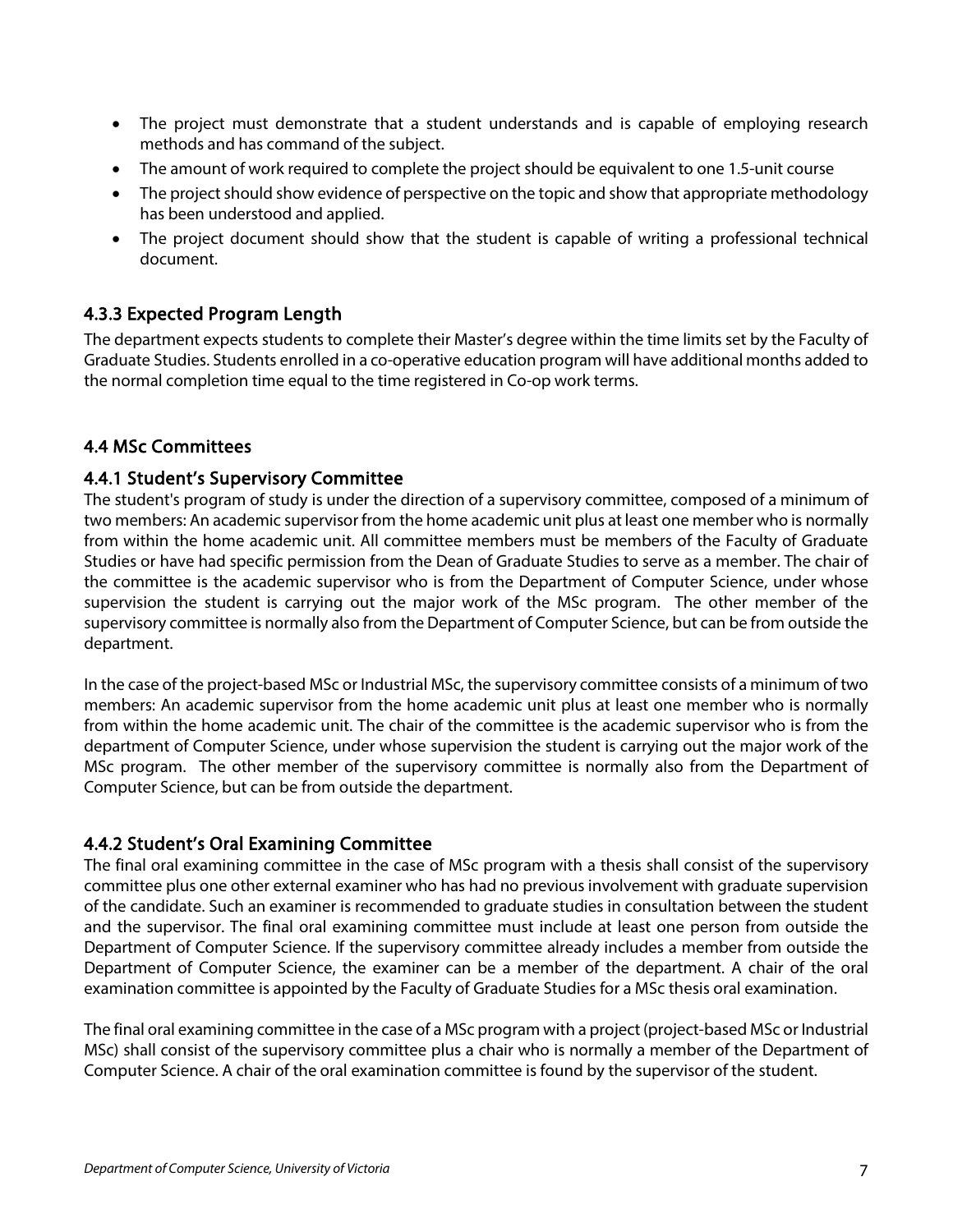## <span id="page-8-0"></span>5. PHD PROGRAM REQUIREMENTS

#### <span id="page-8-1"></span>5.1 PhD Course Requirements

For students entering with a Master's degree, the PhD program consists of a minimum of six units of CSC course work at the 500 level or higher, that is, four graduate courses.

For students admitted to the PhD Program with a Bachelor's degree, the requirement is a minimum of twelve units of CSC course work (eight courses), where at least nine units (six courses) must be at the 500 level or higher.

For all students, a PhD program must include the research skills' course (CSC 595, 1.5 units), which is to be over and above the CSC course work required. If a student has already taken an equivalent research skills' course during the course of a previous graduate program, an exemption can be applied for by the student in the form of a brief written request, to be approved by the Graduate Studies Committee and by the Faculty of Graduate Studies.

#### <span id="page-8-2"></span>5.2 MSc Transfer to PhD Course Requirements

A student currently enrolled in the master's program who wishes to transfer directly to the PhD program without completing the master's degree may be recommended to the Dean of Graduate Studies by the Graduate Studies Committee in the academic department of the transfer. Requests for transfer will be considered at any time after two terms in a master's program.

This is an exceptional case, when a student and the supervisor may decide that a direct transfer from a MSc graduate program into a PhD graduate program is an appropriate choice, without finishing all the requirements of the MSc. Normally the student has taken all the required CSC course work and is well advanced in a research program, but it does not seem necessary to submit a complete MSc thesis document and have an oral defense. For example, this could be the case when the research already completed for the MSc thesis has developed into original work of considerably larger scope and can easily be extended to become a PhD dissertation.

Completion is required within seven years from the date of the first registration in the master's program. Students who are recommended for transfer to the doctoral program within the same department are not normally required to submit additional assessment reports.

The main goal is to have a proposal for transfer, prepared by a student in consultation with the academic supervisor, approved by the Dean of Graduate Studies, with formal support from the student's supervisory committee and from the department's Graduate Committee. The expected procedural steps to be initiated and followed by a student are:

- 1. discussion with supervisor;
- 2. discussion with graduate advisor (recommended);
- 3. submission of a written proposal for transfer, outlining the reasons, to the supervisor and to the supervisory committee;
- 4. discussion, possible meeting and approval from the members of the student's Supervisory Committee and the supervisor;
- 5. the student will need to apply for re-registration through the [online application](https://www.uvic.ca/BAN1P/bzsklogn.p_display_login) system. You will be required to submit a [course retention request form](https://www.uvic.ca/graduatestudies/forms-policies/?utm_medium=redirect&utm_source=/graduatestudies/home/home/forms/index.php&utm_campaign=redirect-usage) as part of your application.
- 6. submission of the written proposal for transfer and a letter of support for the transfer from the supervisory committee to the departmental graduate studies committee;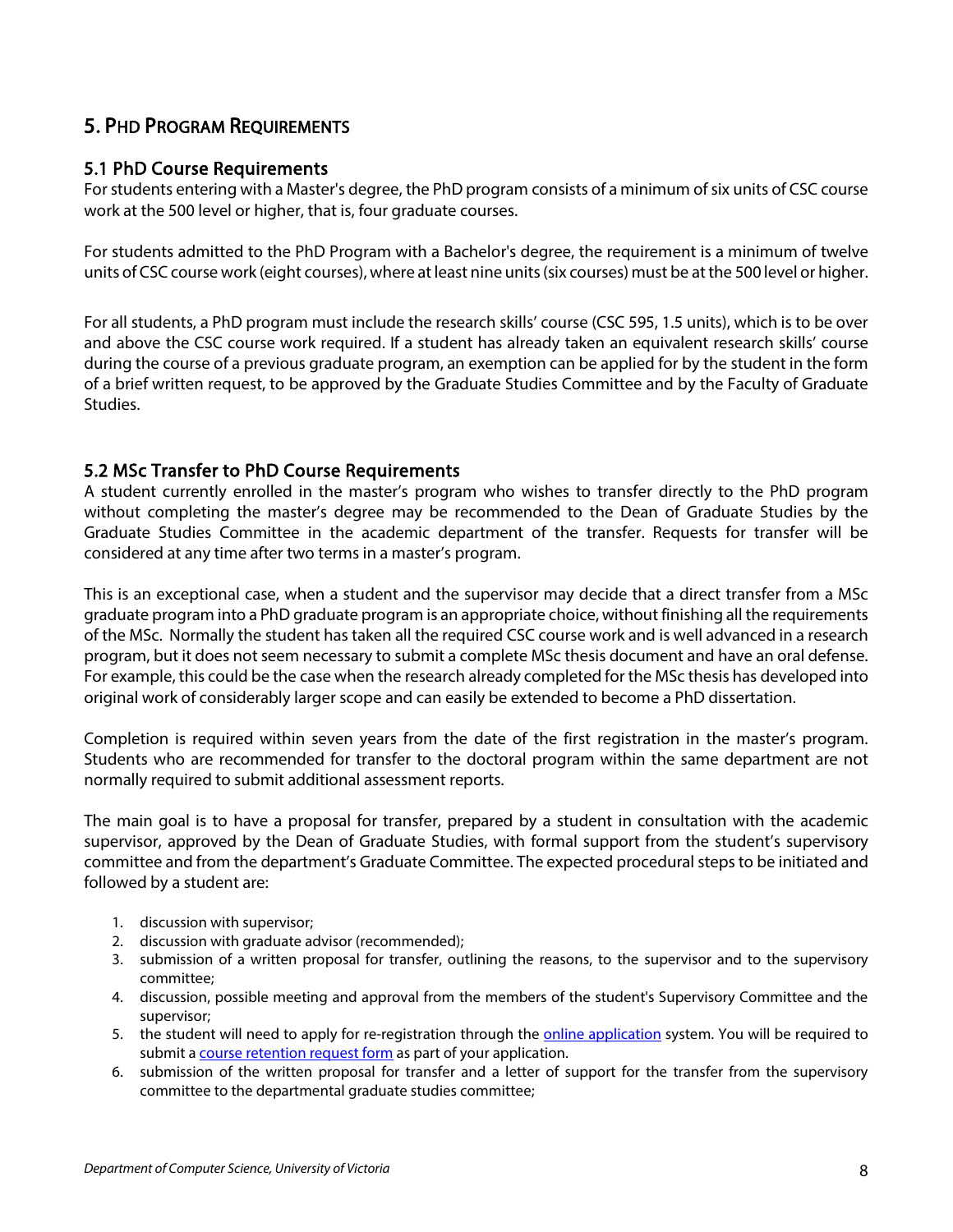7. after the approval of the graduate studies committee: submission of the written proposal for transfer, the letter of support from the supervisory committee and a letter of support from the graduate advisor, on behalf of the graduate studies committee, to the dean of graduate studies.

Note that a few items are implicit in this process, namely:

- a student's supervisory committee is already in place for the current MSc graduate program and the proposal includes extra name(s) for members of the possible new PhD supervisory committee;
- the procedures are mainly driven by the student with support of the supervisor;
- the proposal for transfer should include both the research items and the administrative items pertinent to the transfer (e.g. plans for the breadth requirements).



## <span id="page-9-0"></span>5.3 PhD Breadth Requirements

Note: The Breadth Requirement will be changing as of January 1, 2022. For proposals submitted before that date, the old Requirement, as specified in 5.3.1 and 5.3.2, is still in effect. The new requirement is given in 5.3.3 and 5.3.4

## <span id="page-9-1"></span>5.3.1 Requirements (Before Jan. 1, 2022)

The department of Computer Science believes that any candidate for a PhD degree, before graduating, must show a firm grasp of the overall field of Computer Science. The PhD breadth requirement ensures that this goal is fulfilled, normally by taking advanced CSC courses in a broad range of categories and areas.

In order to define the breadth requirements, three major categories are identified within Computer Science. Each category is subdivided into areas that represent a range of the fields of computer science, as given in the table below.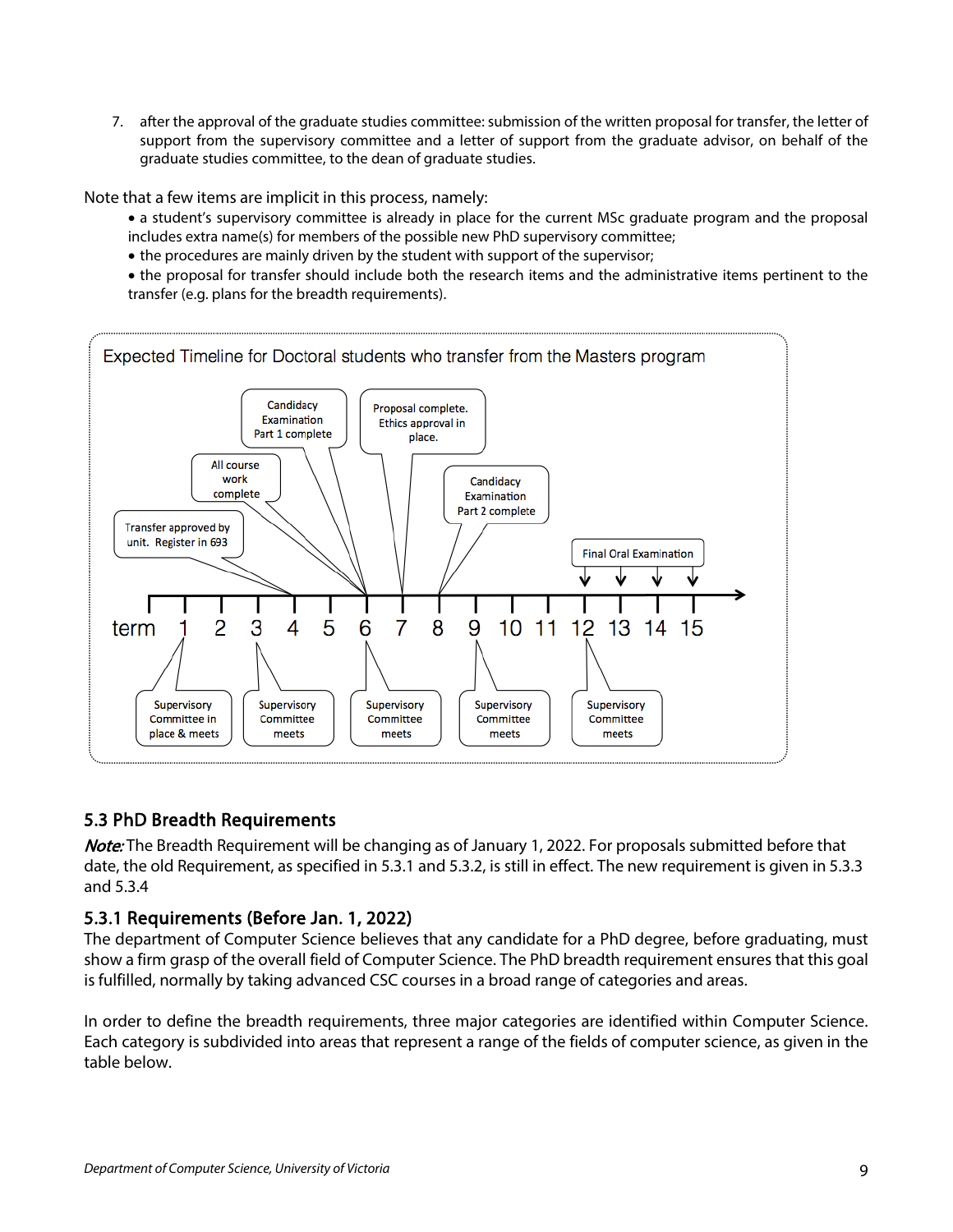| <b>CATEGORIES</b> | <b>Systems</b>                   | <b>Theory</b>                     | Applications                           |
|-------------------|----------------------------------|-----------------------------------|----------------------------------------|
|                   | Software Engineering             | Design and Analysis of Algorithms | Databases                              |
| A                 | Programming Languages            | <b>Scientific Computing</b>       | Artificial Intelligence                |
| R                 | Hardware and Software Systems    | <b>Complexity Theory</b>          | <b>Bioinformatics</b>                  |
| A                 | Networks and Distributed Systems | Logic and Discrete Mathematics    | <b>Graphics and User</b><br>Interfaces |
|                   | Other areas                      | Other areas                       | Other areas                            |

Areas not listed explicitly can still be perfectly acceptable. However, it is up to the student to justify in which category they should be classified and their academic value to the doctoral program. As an example, the area of "Databases" might fit entirely within the "Applications" category, or it may be considered as an area in either the "Theory" or "Systems" category, depending on the academic content being evaluated.

Normally the breadth requirement is fulfilled by CSC courses in the appropriate areas and categories. Other verifiable experience may be acceptable at the discretion of the CSc Graduate Studies Committee. The requirement is specified in terms of number of courses selected from each of the categories as described in the following:

• Include at least seven courses (equivalent at UVic to 10.5 units). Five of them must be graduate courses. Two of them can be 4<sup>th</sup> year undergraduate courses. (Note: a student may be allowed to make arrangements to upgrade a previous 4XX level course to a graduate level course).

• Each category, namely Systems, Theory and Applications, must be covered by at least one of the graduate courses, but no more than one category can be covered by only one course (that is, a distribution of five courses in one category and one course for each of the two remaining categories is not acceptable).

• The minimum grade required for each course is the equivalent of B.

• Under exceptional circumstances, up to two relevant courses outside of CSc may be used, subject to approval by the student's Supervisory Committee and the CSc Graduate Studies Committee.

#### <span id="page-10-0"></span>5.3.2 Procedure for Breadth Requirements

Step 1: By the end of the first term of entering a PhD program, a new student prepares a document, in collaboration with the supervisor, detailing relevant past courses and future plans for graduate courses. The document is to be submitted to your department graduate secretary who will forward it for evaluation to the CSc Graduate Committee and it should include:

- Courses or equivalent (including theses) which can be used to fulfill part of the breadth requirement.
- A proposed program of study which the student intends to complete in order to fulfill the remaining part of the breadth requirement.
- A preliminary schedule of when courses will be taken.

Both a template/form and a sample successful proposal are provided as guidelines for an effective document. [Refer to the department website - [Graduate Resources\]](https://www.uvic.ca/ecs/computerscience/graduate/resources/index.php)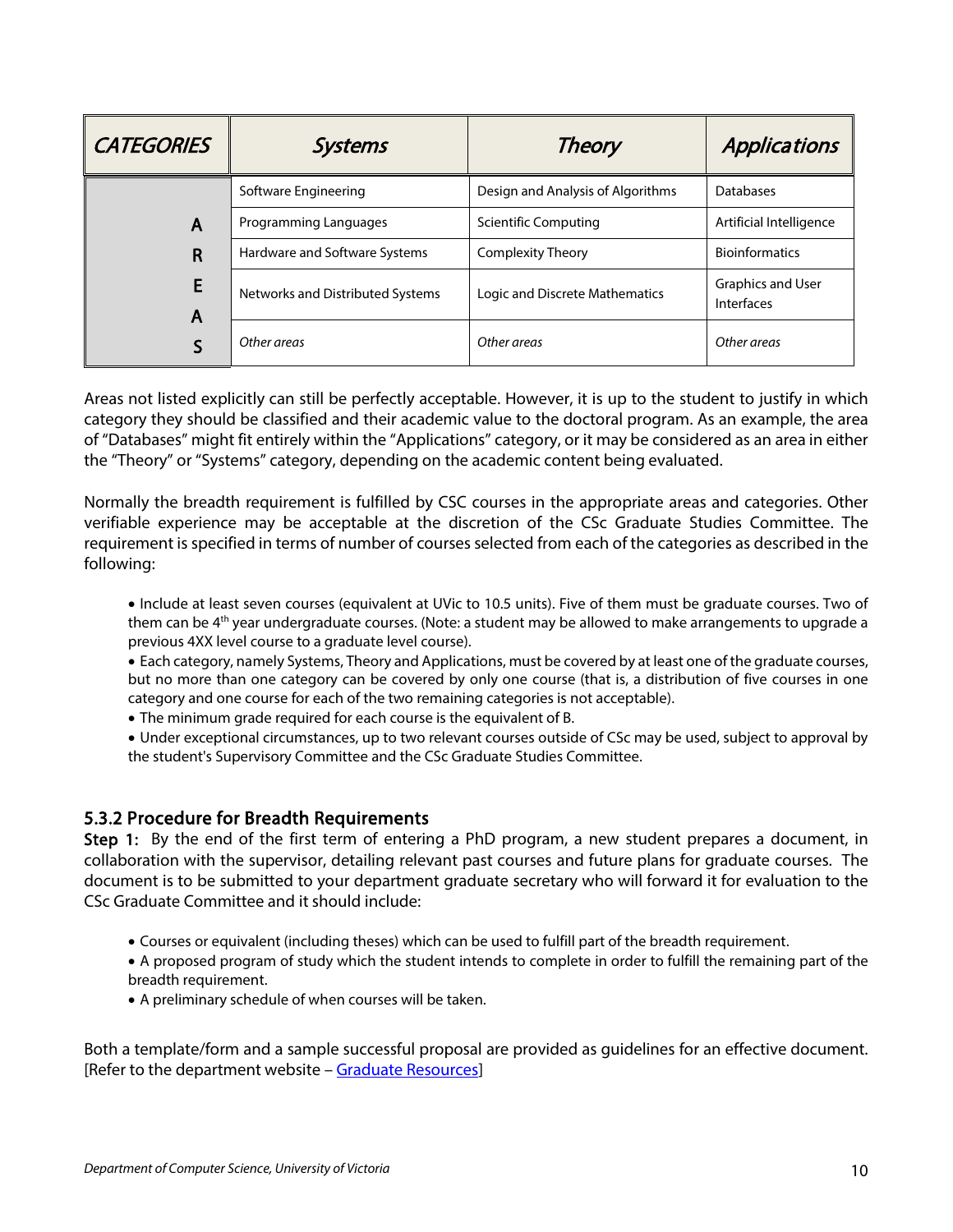Step 2: The CSc Studies Graduate Committee must be able to determine a possible equivalence of the courses used to fulfill the requirement, as compared to known CSC courses at UVic. The student must provide sufficient evidence that a course (or other experience) listed does indeed fulfill an area requirement. Pertinent information includes course syllabi, textbooks used, descriptions of prerequisites or co-requisites, evaluation from the instructor, and copies of relevant entries from university calendars. The CSc Graduate Studies Committee evaluates the Breadth Requirement submission at the next available meeting. The CSc Graduate Studies Committee, through the Graduate Advisor, will ask the student for more information in cases of doubt, and will consult with experts in the department as it deems appropriate. This first approval step must be completed by the end of the second term of the PhD program.

Step 3: The Graduate Studies Committee will be the final arbiter of whether courses taken and marks obtained satisfy the requirement. The breadth requirement must be completed within five terms of the student's initial registration as a PhD student, and in any case, before the student graduates, although it need not be completed before other checkpoints (e.g. before the Candidacy Examination). The Graduate Studies Committee is empowered to vary all specific time constraints listed in these regulations for students in special situations, after a written request is received, together with the supervisor's support. The Committee will do so only after giving appropriate consideration to the individual case, as long as the decisions are consistent with the aim that the breadth requirements should be completed as early as convenient in the program.

#### As of January 1, 2022, the Breadth Requirement will be as follows:

#### <span id="page-11-0"></span>5.3.3 Requirements (After Jan. 1, 2022)

The Department of Computer Science believes that any candidate for a PhD degree, before graduating, must show a firm grasp of the overall field of Computer Science. The PhD breadth requirement ensures that this goal is fulfilled, normally by taking advanced CSC courses in a broad range of categories and areas.

In order to define the breadth requirements, three major categories are identified within Computer Science. These categories are Applications, Systems and Theory.

Normally the breadth requirement is fulfilled by CSC courses. Other verifiable experience may be acceptable at the discretion of the CSc Graduate Studies Committee. The requirement is specified in terms of number of courses selected from each of the categories as described in the following:

- Include at least seven courses (equivalent at UVic to 10.5 units). Five of them must be graduate courses. Two of them can be 4<sup>th</sup> year undergraduate courses. (Note: a student may be allowed to make arrangements with the course instructor to upgrade a previous 4XX level course to a graduate level course).
- Each category, namely Systems, Theory and Applications, *must* be covered by at least one 500-level U Vic CSC course. Categories for regularly listed courses may be found a[t Graduate Resources.](https://www.uvic.ca/ecs/computerscience/assets/docs/grad/breadth-requirement-classification.pdf) *Topics courses will have a category specified in the official outline for the course*. The title of the course is not sufficient for determining the area. Directed Studies courses are not eligible for the fulfilment of this part of the requirement, nor is "other verifiable experience".
- The minimum grade required for each course is the equivalent of B. In the case that a grade of below B is obtained for a course, it is the responsibility of the student and supervisor to ensure that any remedial action is consistent with the Breadth Proposal. In case it is not, a new Breadth Proposal must be submitted and approved by the committee.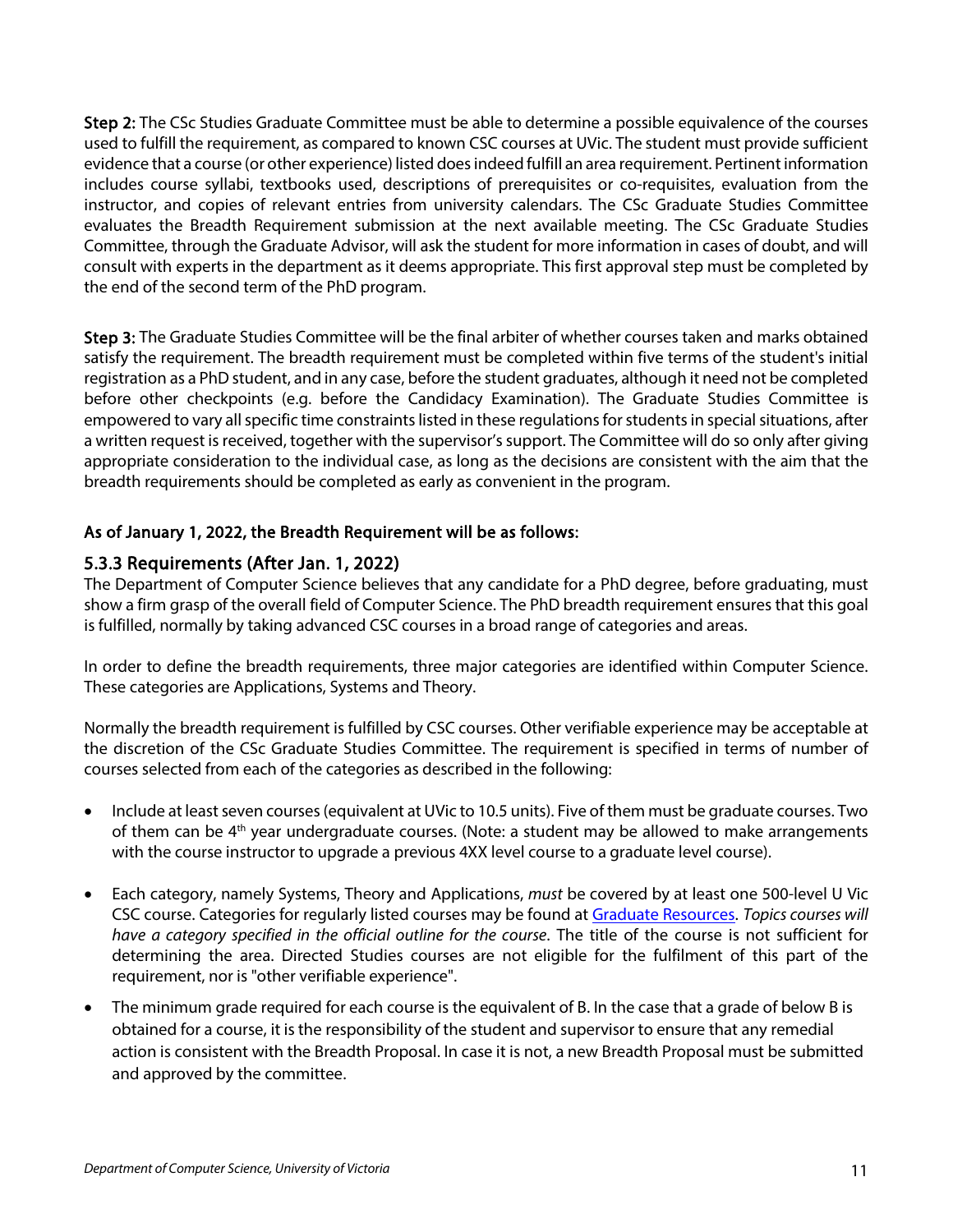• Under exceptional circumstances, up to two relevant courses outside of CSc may be used, subject to approval by the student's Supervisory Committee and the CSc Graduate Studies Committee. The Breadth Proposal should provide a rationale for each non-CSc course.

## <span id="page-12-0"></span>5.3.4 Procedure for Breadth Requirements

Step 1: By the end of the first term of entering a PhD program, a new student prepares a document, in collaboration with the supervisor, detailing relevant past courses and future plans for graduate courses. The document is to be submitted to your department graduate secretary who will forward it for evaluation to the CSc Graduate Committee and it should include:

- Courses or equivalent (including theses) which can be used to fulfill part of the breadth requirement.
- A proposed program of study which the student intends to complete in order to fulfill the remaining part of the breadth requirement.
- A preliminary schedule of when courses will be taken.

A sample successful proposal is provided as a guideline for an effective document. [Refer to the department website – [Graduate Resources\]](https://www.uvic.ca/ecs/computerscience/graduate/resources/index.php)

Step 2: The Graduate Studies Committee will be the final arbiter of whether courses taken and marks obtained satisfy the requirement. The breadth requirement must be completed within five terms of the student's initial registration as a PhD student, and in any case, before the student graduates, although it need not be completed before other checkpoints (e.g. before the Candidacy Examination). The Graduate Studies Committee is empowered to vary all specific time constraints listed in these regulations for students in special situations, after a written request is received, together with the supervisor's support. The Committee will do so only after giving appropriate consideration to the individual case, as long as the decisions are consistent with the aim that the breadth requirements should be completed as early as convenient in the program.

## <span id="page-12-1"></span>5.4 PhD Candidacy Examination

## <span id="page-12-2"></span>5.4.1 General Guideline for Candidacy Examination

Each student must pass the CSC 693 within two years of first registering as a provisional doctoral student and at least six months before the PhD dissertation is defended in an oral exam. A PhD student should be registered in CSC 693 from the start of the program. After passing CSC 693, a student should register in CSC 699. At any given time in the program, a PhD student should be registered in either CSC 693 or CSC 699, but not both.

The main purpose of the candidacy examination is to test the student's understanding of material considered essential to completion of a PhD and the student's competence to do research that will culminate in the PhD dissertation. There are a number of other objectives to be considered when preparing for the Candidacy Examination (listed without priorities).

- To educate the Supervisory Committee so that they are better prepared to guide the research and make helpful suggestions.
- To ensure that the student is aware of and has considered the important background material in the area.
- To ensure the student understands and can communicate descriptions of the problem(s) and the significance.
- To communicate among students and the committee expectations regarding what might constitute research worthy of a PhD dissertation. To resolve any conflicts between parties on expectations early on, instead of after the research has been completed.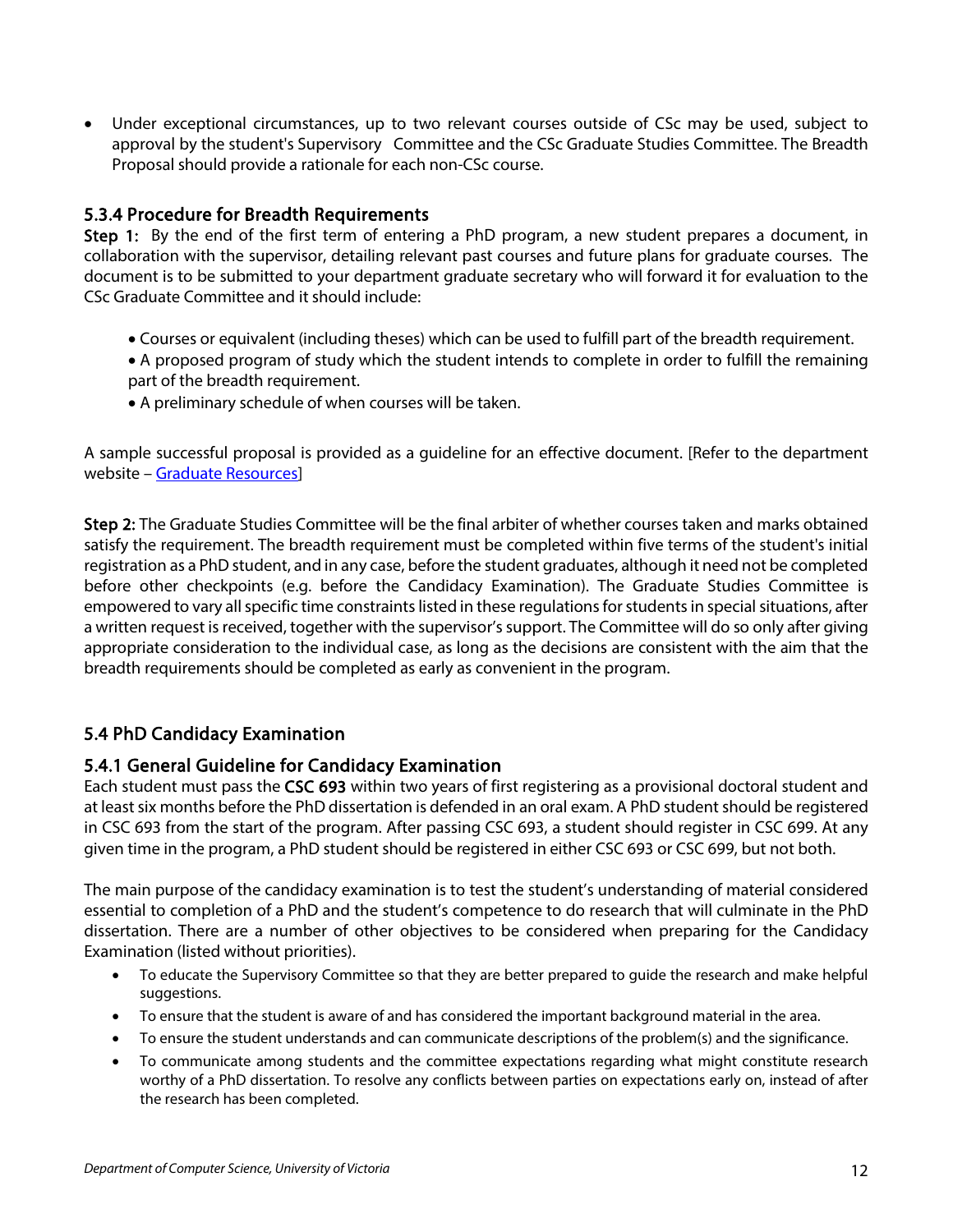- To protect the student from overly high expectations which result in staying too long in the program in order to benefit the research program of the supervisor.
- To ensure the student has realistic expectations of the amount of work which needs to be accomplished. The written material of the proposal can be reused as a starting point for a dissertation.
- To ensure the student has selected problems of an appropriate difficulty (not way too hard or way too easy) and has a proposal which should lead to a PhD.
- To clarify short-and long-term research goals and identify steps which can be taken to start making progress on the research.
- To enable the committee to make suggestions which can provide guidance for the research or to ask questions that may be relevant, but are not being considered.
- To introduce formally the candidate to the committee and the committee to the candidate.

## <span id="page-13-0"></span>5.4.2 Procedure for Candidacy Examination

While there may be wide variety in the content of candidacy examinations, all such examinations must be consistent within each department. Factors that must be consistent are the manner in which the examinations are constructed, conducted and evaluated. Departments are responsible for ensuring this consistency. The steps normally expected to be followed are:

- 1. The candidate is required to submit a short written research proposal to the Supervisory Committee at least two weeks before the arranged date of the examination.
- 2. The research proposal should follow the normal standards for the field, including statements of the problems, new ideas and their feasibility, methodology of research, milestones and expected results, plans for experiments, background and previous work of others. The content and length of the proposal is negotiable with the Supervisory Committee, but it is normally comprised of no more than five pages for the proposal of new research plus an appropriate number of pages for the background (similarly to a grant proposal).
- 3. On the day of the examination, the candidate is required to make a short (15-20 minute) presentation to the Supervisory Committee. The presentation is to be followed by an oral examination.
- 4. To pass the candidacy, the committee must be satisfied that: the research proposal forms a viable basis for a PhD dissertation, and the candidate is sufficiently informed in the field of research that has been proposed. The evaluation is based on: (i) the written proposal; (ii) the presentation; (iii) the oral examination.
- 5. If the committee is not satisfied, they may request that the candidate re-take the examination, provided that the examination is held within the two years specified by the regulations of the Faculty of Graduate Studies.
- 6. When a student has successfully completed the candidacy examination(s), the supervisor should inform the Graduate Secretary who will prepare the Program Update form to be signed by the student, the student's supervisor and the chair of the department. The form will be submitted to the Graduate Admissions and Records Office for manual data entry to update the student's record with the academic milestone.

All members of the Supervisory Committee are expected to evaluate the student for the candidacy and be present at the oral examination. The supervisor must always be present. At most one other member of the Supervisory Committee may be absent from the candidacy examination.

If a member of the Supervisory Committee is unable to attend the candidacy examination, but is able to evaluate in depth the research proposal, written feedback can be collected. A substitution can be made for the exam only. Appropriate questions should be posed by the temporary member on behalf of the absentee.

If a member of the Supervisory Committee is unable to participate at all in the candidacy procedure, a new member of the Supervisory Committee should be appointed.

In all cases, it is the responsibility of the student and of the academic supervisor to make sure that all evaluation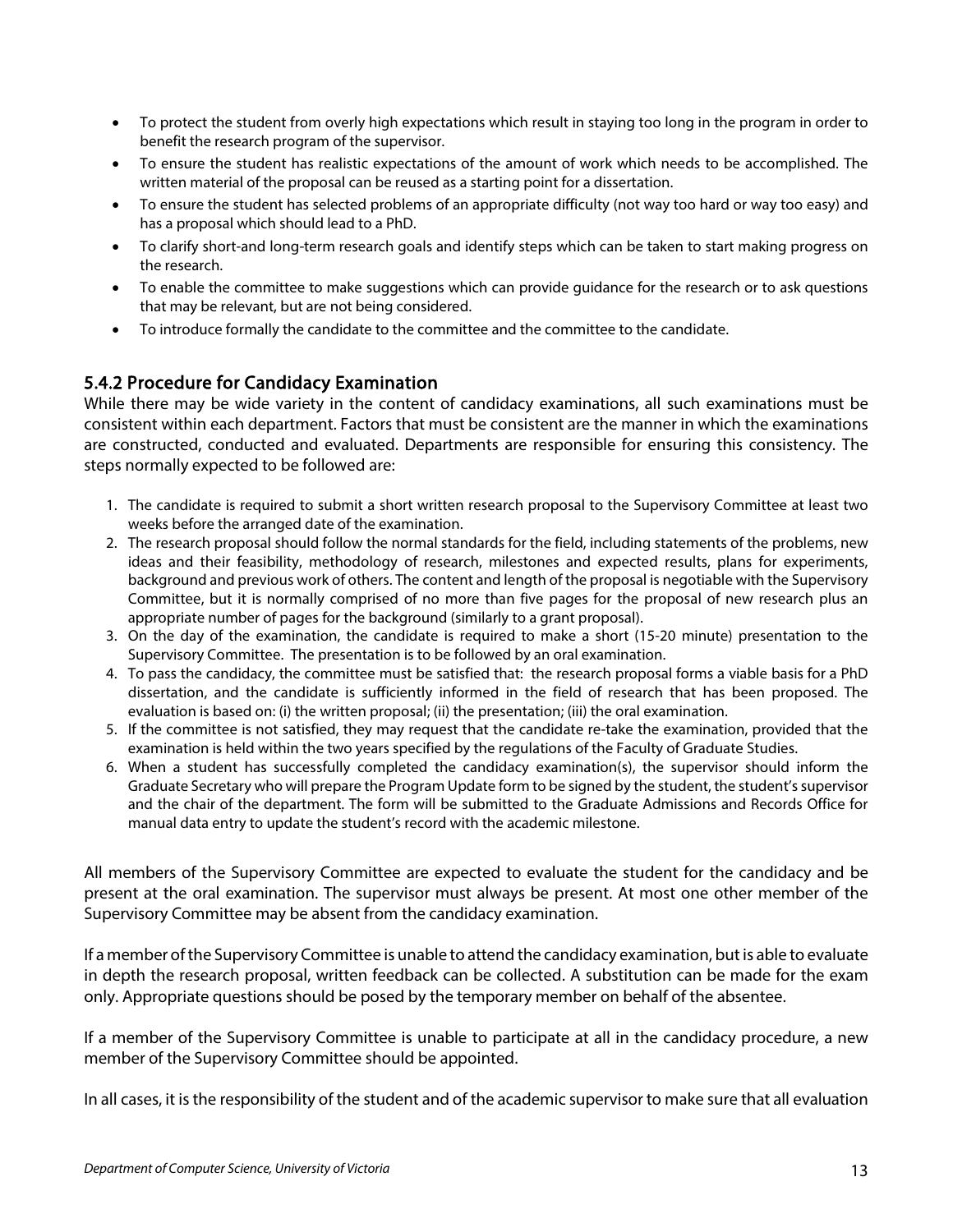aspects are properly integrated in the program. This implies that, in all cases, constructive feedback is collected and actions for future research is discussed and planned accordingly.

Upon successful completion of the Candidacy Examination, the student is automatically classified as a candidate for the degree of Doctor of Philosophy.

Upon failure to pass the Candidacy examination, the student is permitted to take another Candidacy examination. The student may be permitted to complete a Master's degree subject to the approval of Faculty of Graduate Studies.

#### <span id="page-14-0"></span>5.5 PhD Dissertation and Oral Examination

The Faculty of Graduate Studies states the following guidelines in the Graduate Academic Calendar regarding an acceptable dissertation for a successful PhD program.

*The doctoral dissertation must embody original work and constitute a significant contribution to knowledge in the candidate's field of study. It should contain evidence of broad knowledge of the relevant literature, and should demonstrate a critical understanding of the works of scholars closely related to the subject of the dissertation. Material embodied in the dissertation should, in the opinion of scholars in the field, merit publication.*

*The general form and style of dissertations may differ from department to department, but all dissertations shall be presented in a form which constitutes an integrated submission. The dissertation may include materials already published by the candidate, whether alone or in conjunction with others. Previously published materials must be fully integrated into the dissertation, while at the same time distinguishing the student's own work from the work of other researchers. At the final oral examination, the doctoral candidate is responsible for the entire content of the dissertation. This includes those portions of co-authored papers which comprise part of the dissertation.* 

The student will give an oral exam of the dissertation in accordance with the departmental and university regulations. Upon successful completion of the exam and all other departmental and university requirements, the student will be awarded the degree of Doctor of Philosophy.

#### <span id="page-14-1"></span>5.6 Expected Program Length

The department expects students to complete their PhD degree within the time limits set by the Faculty of Graduate Studies. Most students complete their program within four years. Students enrolled in a co-operative education program will have additional months added to the normal completion time equal to the time spent on Co-op work terms.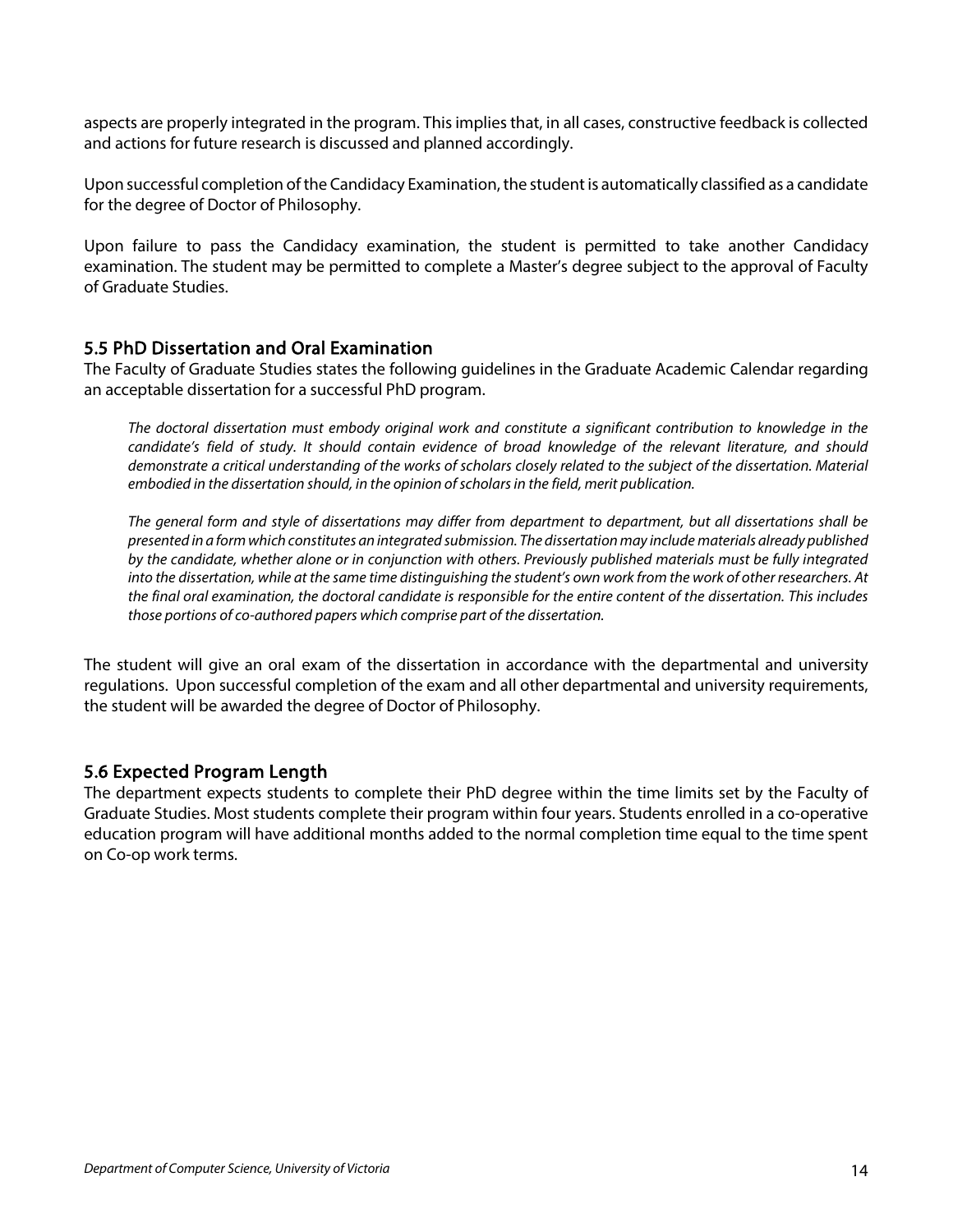

## <span id="page-15-0"></span>5.7 PhD Committees

## <span id="page-15-1"></span>5.7.1 Student's Supervisory Committee

The student's program of study is under the direction of a Supervisory Committee is composed of a minimum of three members: The academic supervisor from the home academic unit plus at least one other member from within the home academic unit plus at least one member from outside the home academic unit. All committee members must be members of the Faculty of Graduate Studies or have had specific permission from the Dean of Graduate Studies to serve as a member. Any regular member of the Faculty of Graduate Studies is eligible to serve.

## <span id="page-15-2"></span>5.7.2 Student's Examining Committee

This consists of the Supervisory Committee plus a Chair (appointed by the Dean of Graduate Studies) and at least one other External Examiner from outside the University. Such external examiners are recommended by the Supervisor to the Dean of Graduate Studies and are appointed by the Dean of Graduate Studies. The individual must be an arm's-length authority in the field of research being examined. The supervisor (cosupervisors) must complete the form: External Examiner's Confirmation of Arm's-Length Status (See: Graduate Studies website, link to *[Forms](https://www.uvic.ca/graduatestudies/home/home/forms/index.php)*).

## <span id="page-15-3"></span>6. FORMAL REVIEW OF STUDENT PROGRESS

## <span id="page-15-4"></span>6.1 Purpose of the Annual Review

The purpose of the annual report is to support the successful progress of a student through a graduate program. The review of accomplishments and milestones achieved during a 12-month review period is a constructive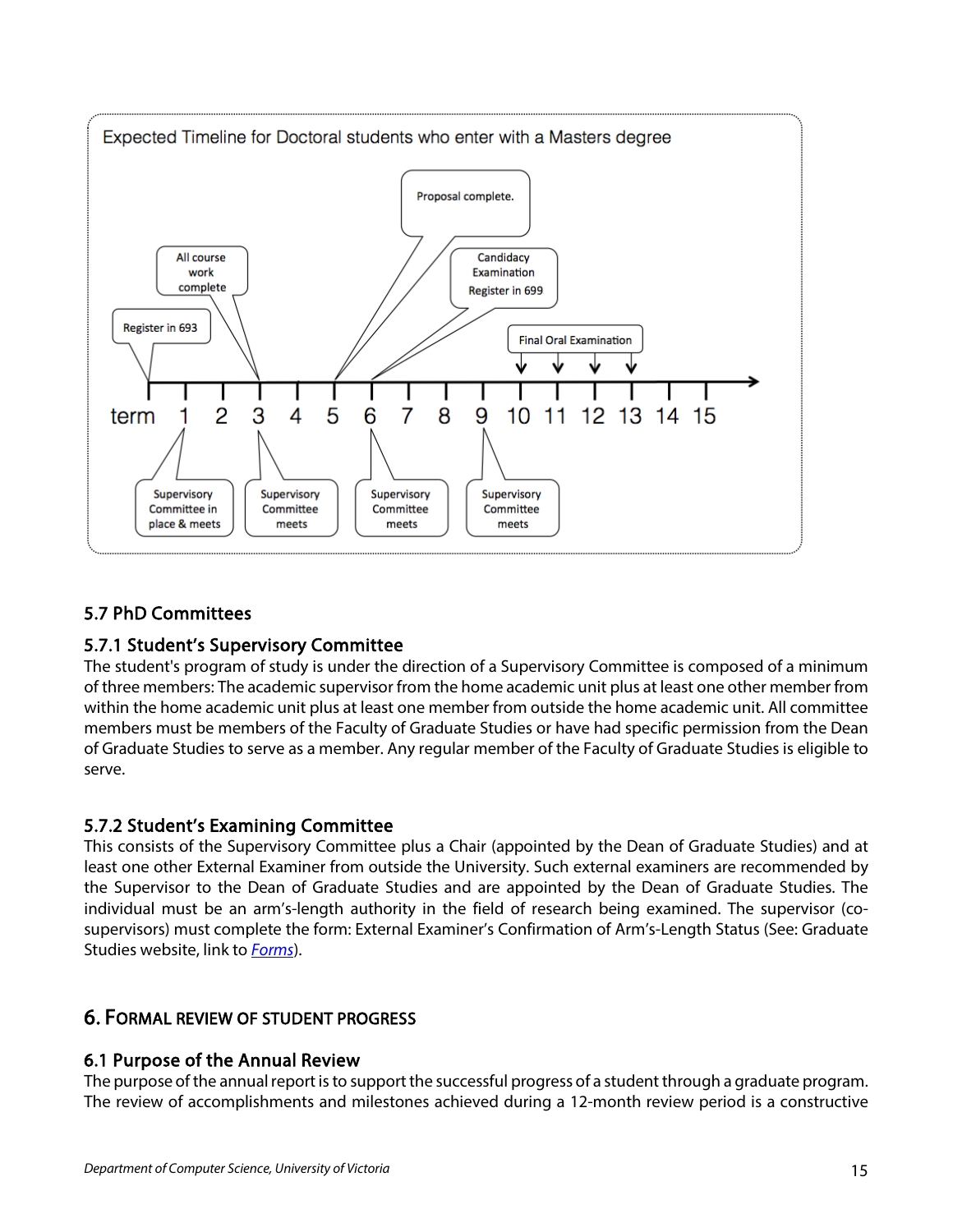tool to move forward successfully. Achievements need to be acknowledged and rewarded. Possible impediments need to be examined and actions for their removal agreed upon.

You are responsible for completing the annual progress report together with your supervisor(s) each year depending on your program start date. For example: If you started January, you will complete and submit a progress report in the months of November/December. If you started May, you will complete and submit a progress report in the months of March/April. If you started in September, you will complete and submit a progress report in the months of July/August. This is an internal department report.

Failure to submit a progress report might result in students being unable to register for the following term and will be reported to the department's Chair by the Graduate Advisor.

#### <span id="page-16-0"></span>6.2 Procedure for the Annual Review

The expected procedures for the submission of the annual report are as follows:

Students should supply the information required to complete a report well in advance of the submission deadline. This information includes: name and student number, courses, TA work, financial support, co-op workterms, etc.

- 1. Supervisors should present the information, together with their evaluation, to the other members of the Supervisory Committee and collect any pertinent feedback.
- 2. Supervisors should summarize the complete evaluation from the committee in writing.
- 3. Students and supervisors should meet and discuss the evaluation.
- 4. Any actions expected for the continuing time in the program should be articulated in writing and agreed upon.
- 5. Students have the opportunity to attach their own comments in writing.
- 6. Both students and supervisors must sign the final document.

NOTE 1: The signature of the supervisor acknowledges that the supervisory committee has been consulted and the report has been discussed with the student.

NOTE 2: The signature of the student acknowledges that the report has been discussed with the supervisor and an opportunity given to include comments.

**NOTE 3:** The signature of the graduate advisor acknowledges that the report has been received and reviewed.

A template form is available from the department as a *guide*. Any other format is acceptable as long as it includes the crucial elements, namely: the total work accomplished, the evaluation of the work by both the supervisor and by the supervisory committee, the comments by the students, any expectations for the future, and the relevant signatures and dates.

See[: https://www.uvic.ca/engineering/computerscience/assets/docs/grad/ProgressReport.pdf](https://www.uvic.ca/engineering/computerscience/assets/docs/grad/ProgressReport.pdf)

#### <span id="page-16-1"></span>6.3 Outcome of the Annual Review

The academic progress is classified as satisfactory or unsatisfactory. An unsatisfactory performance indicates, for example, that the student does not pursue goals in a vigorous fashion, does not take direction well, shows disregard for ethics/safety, or repeatedly fails to complete routine procedures.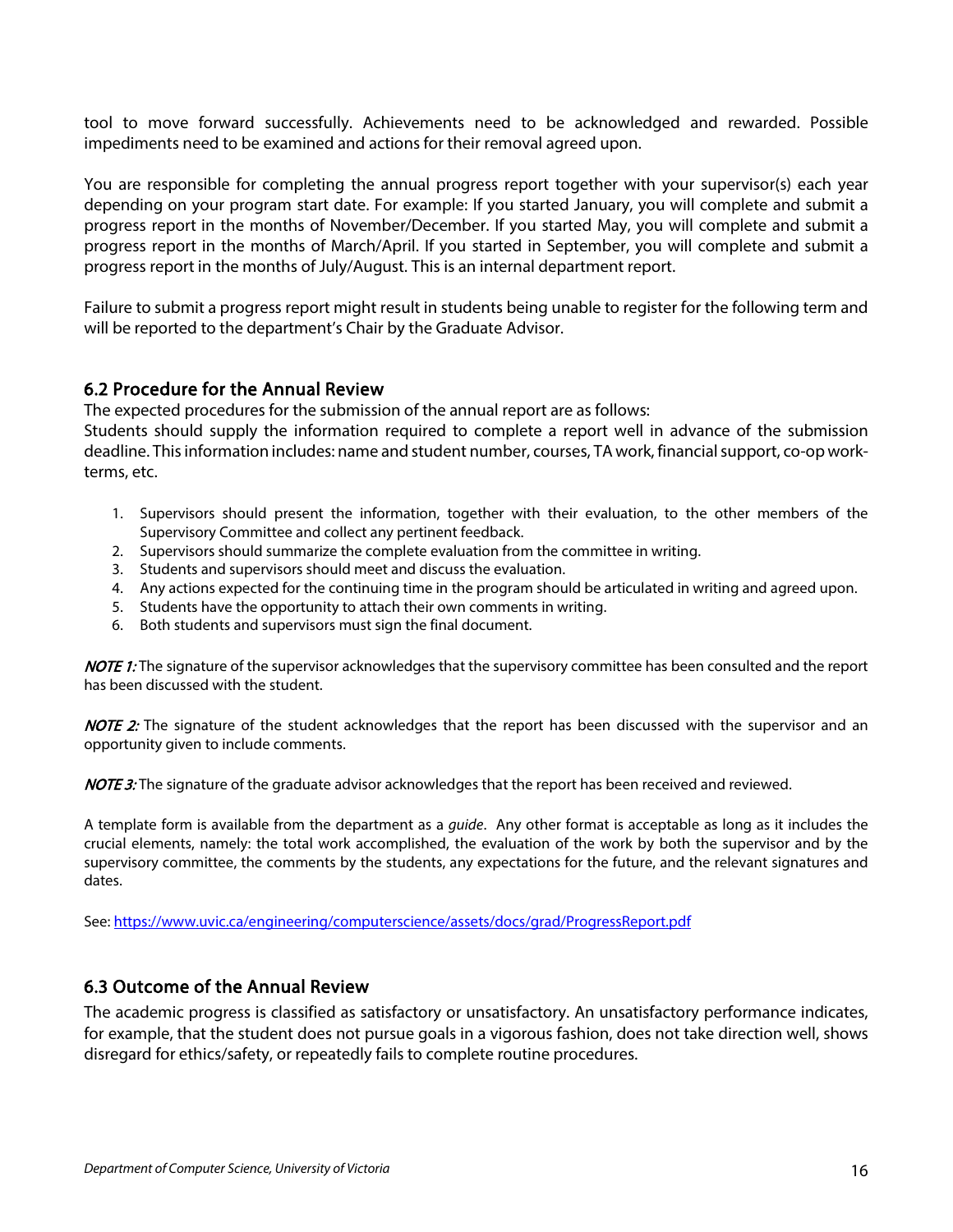If the student's progress is satisfactory, the next review will be one year later. In the case of unsatisfactory progress, the supervisory committee shall give feedback and guidance in writing to the student for improvement. In this case, the supervisory committee needs to review the student's progress in 8 weeks, following the same review procedure. In the case of two determinations of 'unsatisfactory' progress on the assessment, the supervisory committee needs to submit a written recommendation whether or not to request the Graduate Advisor make application to the Dean of Graduate Studies to withdraw the student for 'failure to meet academic standards,' as per subsections 6.15 and 12.3 of UVi[c Graduate Supervision Policy](https://www.uvic.ca/graduatestudies/assets/docs/pdfs/policies/graduate-supervision-policy.pdf)

## <span id="page-17-0"></span>7. FUNDING

## <span id="page-17-1"></span>7.1 Funding Source

There is the potential for several sources of financial support, including for example UVic Fellowships, UVic Graduate Awards, Research Assistant (TA) support, Teaching Assistant (TA) support, NSERC awards, and Co-op.

UVic Fellowships: The UVic Fellowships are awarded mainly on the basis of academic excellence to applicants who apply for a September entry point. All PhD and thesis-based MSc students registered full-time are considered for a UVic Fellowship, based on the nomination from the student's supervisor, the evaluation by the Graduate Studies Committee, and the final approval by the Faculty of Graduate Studies. The amount for MSc students is \$13,500 per year with no renewal. The amount for PhD students is \$15,000 per year and may be renewed for a second year subject to you achieving first-class (A-) on courses and a recommendation from the department.

UVic Graduate Awards: All PhD and MSc students registered full-time are eligible for a UVic Fellowship, with the minimum \$5,000 and the maximum \$10,000 per year. The UVic Graduate Awards are based on the academic excellence evaluated by the Graduate Studies Committee. The UVic Graduate Awards are typically not renewable.

RA support: You may be offered research grant support (or from some alternative source funding, e.g. an industrial grant or contract) directly from your admitting supervisor. Separate application forms are not required. Note that the amount of RA support varies. Normally, domestic MSc students may receive \$13,392 in RA support; international MSc students \$14,026. Domestic PhD students may receive \$14,586 in RA support; international PhD students \$15,273 (the difference in amounts is geared to offset the differential in the fee structure).

All support payments are subject to satisfactory academic performance, research progress and the availability of funding.

Support payments from supervisors are typically for research-based programs and the amount of support varies. All financial commitments are made on an individual basis and the terms of funding support will be set out in the department offer and/or admission letter that students receive.

Note that students in the Industrial Master's program are not funded by the Department through graduate fellowships or RAs. Students in this program should arrange their own financial resources for both living and educational expenses.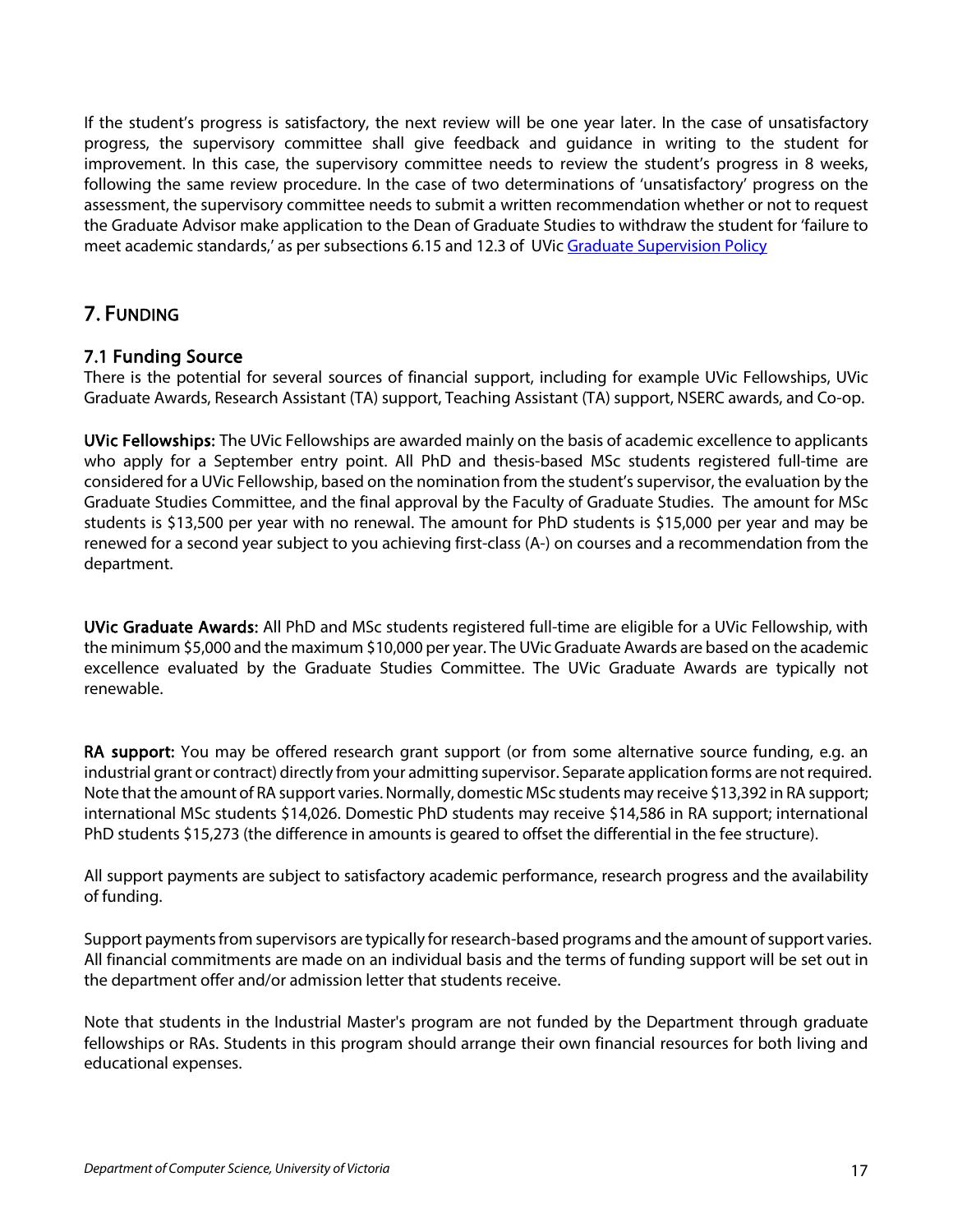TA support: Qualified students may apply for TA work approximately 12 weeks prior to the start of every term. Students must be registered full-time in an approved UVic graduate program to accept a TA position. There is no guaranteed number of hours. The rates for TA work and priority levels are set by the union (CUPE) contract with the university. *Qualified* students in the first two years of a Master's program or in the first four years of a PhD program have priority in obtaining TA employment over students who are in a later year of their program. *You must apply separately for a TA position within the deadlines posted on our employment [opportunities](https://www.uvic.ca/ecs/computerscience/people/employment-opportunities/index.php) webpage*.

NSERC Awards: If you are a Canadian citizen or a permanent resident of Canada and your GPA is higher than 85%, you should consider applying for an NSERC post-graduate fellowship. The NSERC scholarship is very competitive and mostly based on academic performance. Please visit the Faculty of [Graduate](https://www.uvic.ca/graduatestudies/finances/financialaid/externalawards/index.php) Studies [Awards](https://www.uvic.ca/graduatestudies/finances/financialaid/externalawards/index.php) page to learn more about applying for NSERC.

Co-op: To be eligible for the Co-op program you will have completed at least two regular academic terms and follow the requirements outlined by the Co-op office. The co-op program is optional and is subject to the approval of your supervisor. For co-op designation, the Master's student will complete two work terms (maximum); PhD, three work terms (maximum). The Co-op program involves one or more work terms in addition to completing traditional academic terms. Please visit the Co-op [website](https://www.uvic.ca/ecs/computerscience/undergraduate/co-op/index.php) for more details.

## <span id="page-18-0"></span>7.2 Notification of Award Competitions

<span id="page-18-1"></span>Whenever there are internal funding opportunities for students pertaining to stipends, awards, travel, *etc.*, the Graduate Secretary will advertise the opportunities to faculty members and/or graduate students.

## 8. EXPECTED MEETING FREQUENCY

## <span id="page-18-2"></span>8.1 With your Supervisor

Students should meet with their supervisor on a regular basis. The purpose of these meetings is to discuss the student's research and progress. These meetings can be direct, virtual (e.g. via an online conferencing system), or through detail correspondence (e.g. via email). Students should meet with their supervisor at least twice each term, and the maximum interval between meetings should be at most 40 business days (unless there are extenuating circumstances, such as sick leave, supervisor or student vacation, etc.).

## <span id="page-18-3"></span>8.2 With your Supervisory Committee

Once a student has formed his/her supervisory committee, the student should meet with it on a regular basis. These meetings will provide an opportunity for the committee acquitted with the research of the student and to get updated with its progress. At the same time, the committee is expected to provide feedback to the student regarding the research. These meetings can be direct or virtual (e.g. via an online conferencing system). The maximum interval at which these meetings should be occur must not exceed 1 year (unless there are extenuating circumstances, such as sick leave, supervisor or student vacation, etc.).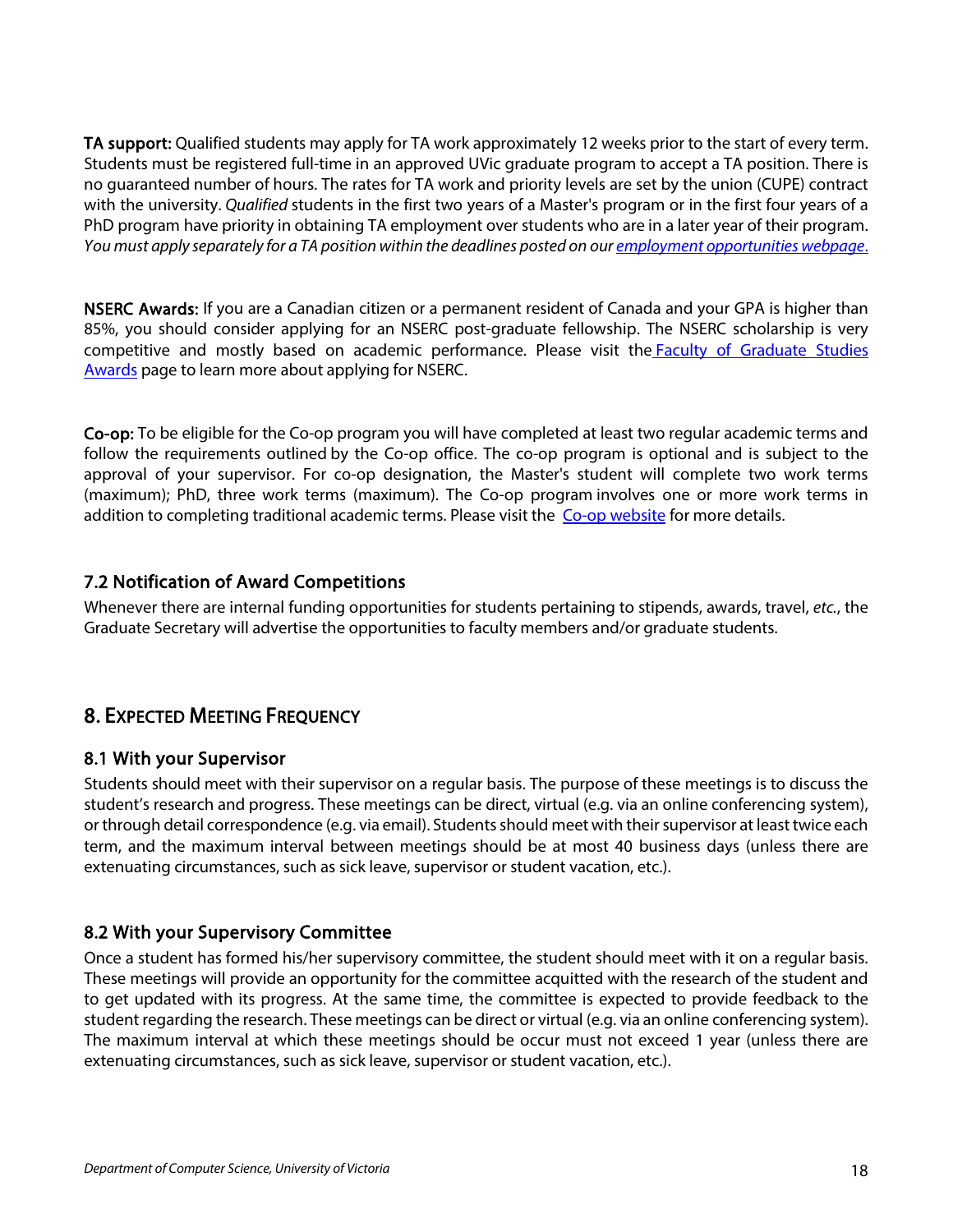#### <span id="page-19-0"></span>9. EXPECTED TURNAROUND TIME OF ANNOTATED THESIS, DISSERTATION OR PAPER

Supervisors and members of the supervisory committee should provide prompt and appropriate feedback to student's research work (such as a thesis, dissertation or a paper). The maximum expected length of time required to provide such feedback should not exceed 20 business days (unless there are extenuating circumstances, such as sick leave, supervisor or student vacation, etc.).

#### <span id="page-19-1"></span>10. PLACEMENT, CO-OP TERMS AND INTERNSHIPS

The approval to participate in Graduate Co-op and any internship should not conflict with the academic progress of a student and it is solely at discretion of the student's supervisor. It is strongly recommended that students discuss the intention to participate in Graduate Co-op or an internship with their supervisor early in their academic programs.

In some cases, one or more internships are a requirement of the funding provided to the student. In that case, a student might be expected to complete certain number of internships during her/his academic program. The number, duration and schedule of these internships should be indicated to the student by their supervisor at the time the funding offer is being made.

For co-op designation, the Master's student will complete two work terms (maximum); PhD, three work terms (maximum).

For further information regarding participation in the Graduate Co-Op program please contact the Engineering and Computer Science Co-op office.

## <span id="page-19-2"></span>11. REQUIRED THESIS AND DISSERTATION FORMATS

Students are expected to submit their Project or Thesis document following the formatting requirements from the Graduate Studies website. Many resources are available to the students and specifically, the *Thesis Writing Starter Kit* will help with writing theses, projects, or dissertations. The document is the result of a collaborative effort among numerous UVic services.

See:<https://www.uvic.ca/graduatestudies/resourcesfor/students/thesis/basics/index.php>

Thesis templates can be found at the Library website:<http://libguides.uvic.ca/uvicspace/etds>

Students must plan ahead to arrange for the oral exam meeting. Well in advance of any planned oral exam, contact your department graduate secretary who will review with you the degree completion steps and your student record to ensure that all courses have been completed.

Thesis submission deadlines involve the student completing some administrative items. Please contact the graduate secretary who will help students work through the timelines.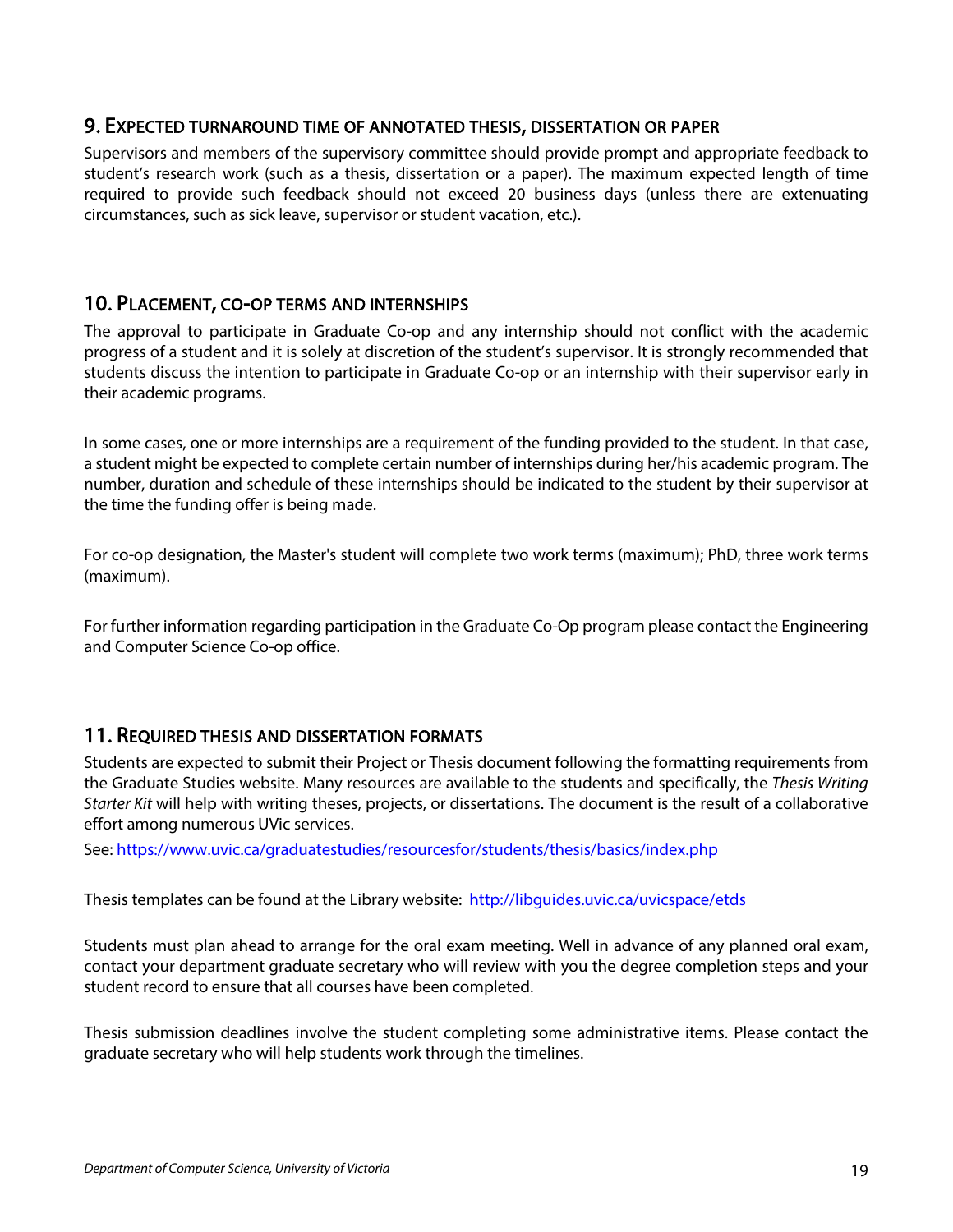## <span id="page-20-0"></span>12. GRADUATE DIRECTED STUDY (CSC 591) GUIDELINES

CSC 591 includes a presentation. The date of the presentation will be the last day of classes in each term. Once the place and time are fixed, you are required to be physically available to give the presentation. The course instructors should organize among themselves to designate one or more of their own to moderate and evaluate the presentation. The graduate advisor could be the designated instructor in cases where no instructor can be found to chair the presentation.

Please add a presentation component to the assessment section on the [Pro Forma Course](https://www.uvic.ca/graduatestudies/forms-policies/index.php) form.

- This presentation component should be for at least 10%. This 10% is for the quality of the student presentation, including how the student interacts with the audience.
- The audience will be engaged in providing constructive feedback to the speakers.
- The audience will consist of the instructor, other CSC 591 students, the instructor or designate. The instructor or designate is responsible for assigning the mark for the presentation component.
- Under extenuating circumstances, special arrangements could be made, where the presentation is video recorded and handed in to the instructor before the scheduled date.
- Other faculty and grad students will also be welcome to attend.

Please add a rationale section to the ProForma form explaining:

- 1. why the directed studies is needed, and
- 2. the relationship of the course to the student's existing thesis work. A few sentences should suffice.

#### Remarks:

- The proposed directed study should not have significant overlap with the thesis research, as thesis research receives separate academic credit.
- The graduate advisor will sign the ProForma after the instructor and thesis supervisor have completed the form.

## <span id="page-20-1"></span>13. RESOURCES

NetLink and email accounts. When you sign up for a NetLink ID, you will also be issued a UVic email account. Your email address is your **NetLinkID@uvic.ca** and provide you with 1 GB of storage space.

*Check your email account regularly for emails from instructors and important notices.*

Your UVic NetLink ID gives you access to many UVic online services and systems. It is your responsibility to protect your account by ensuring you are signed out before leaving your computer. As a student, your NetLink ID account provides you with a secure username and passphrase to consistently and seamlessly access the UVic systems and services for which you are authorized, such as academic records, email, on-campus Wi-Fi, Banner services, learning systems and more. Go to <https://www.uvic.ca/uvicid/>